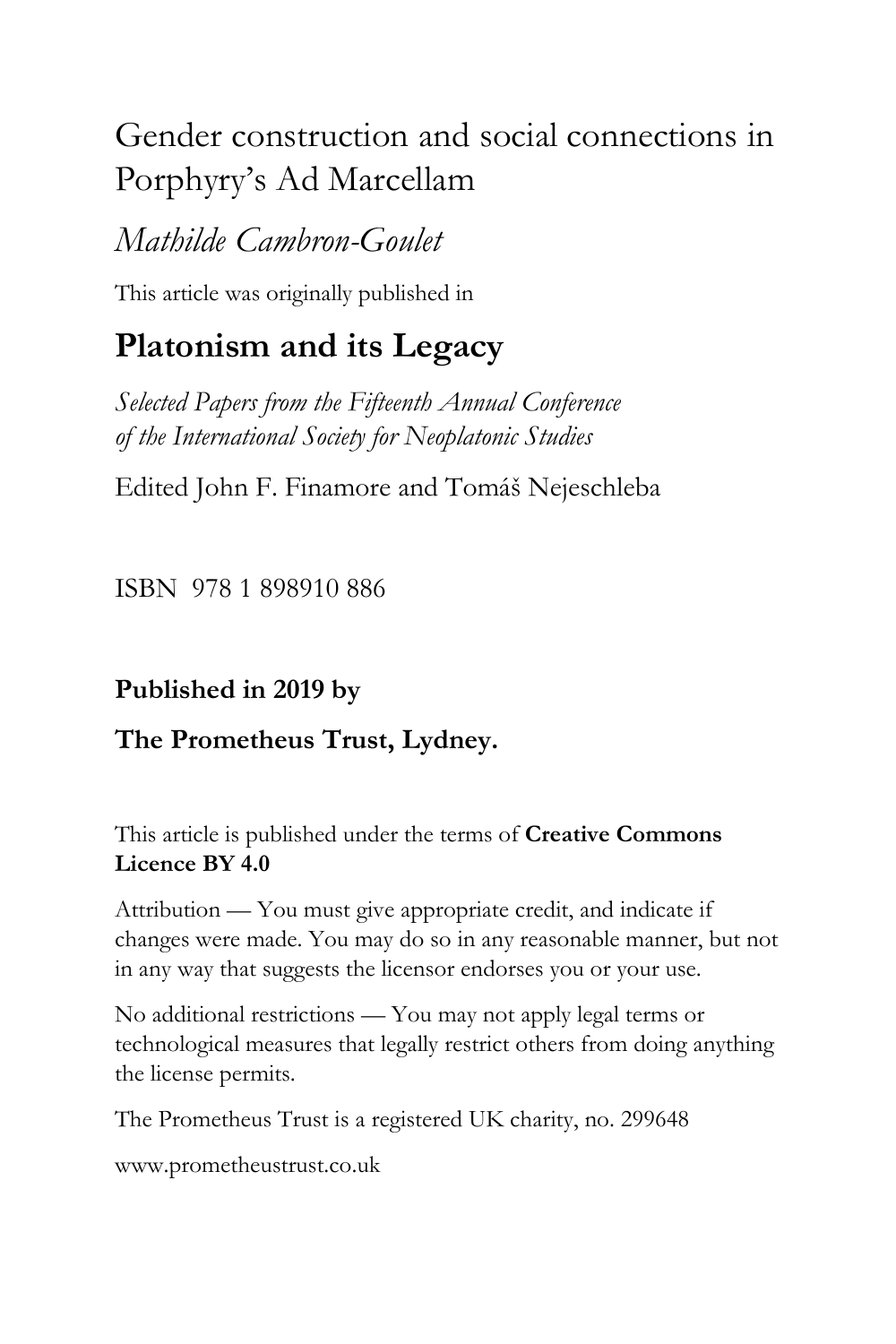# Gender construction and social connections in Porphyry's *Ad Marcellam*

## Mathilde Cambron-Goulet

 The status of women in the school of Plotinus seems to have been different from what it was in other areas of the intellectual life of the time. Porphyry tells us that there were women among Plotinus' auditors (*Vita Plotini* 9) and also mentions that he gave lessons to his wife Marcella (*Marc.* 10). But is Porphyry's wife Marcella considered a legitimate philosopher-to-be? The ability of women to practice philosophy is an important theme of the letter, as Porphyry's addressee is a woman and as the piece might have been intended for publication, hence Whittaker considers the letter a protreptic to convert women to philosophy.[1](#page-1-0) But some testimonies show that the intellectual aptitude of women was questioned at the time, such as Lactantius:

Lactantius, *Inst. Div.* 3, 25, 9-12

Primum, quia multis artibus opus est, ut ad philosophiam possit accedi. Discendae istae communes litterae propter usum legendi, quia in tanta rerum uarietate, nec disci audiendo possunt omnia, nec memoria contineri. Grammaticis quoque non parum operae dandum est, ut rectam loquendi rationem scias. Id multos annos auferat necesse est. Nec oratoria quidem ignoranda est, ut ea, quae didiceris, proferre atque eloqui possis. Geometria quoque, ac musica, et astrologia necessaria est, quod hae artes cum philosophia habent aliquam societatem: quae uniuersa perdiscere neque feminae possunt, quibus intra puberes annos officia mox usibus domesticis profutura discenda sunt neque serui, quibus per eos annos uel maxime seruiendum est, quibus possunt discere; neque pauperes, aut opifices, aut rustici, quibus in diem uictus labore est quaerendus.

<span id="page-1-0"></span><sup>&</sup>lt;sup>1</sup> Whittaker (2010) 49. I would like to thank François-Julien Côté-Remy, for his work as my research assistant made this article possible, as well as Jana Schultz, John Finamore and Tomáš Nejeschleba for their warm welcome in Olomouc. My participation to the ISNS conference has been funded by the Fonds de Recherche du Québec – Société et Culture.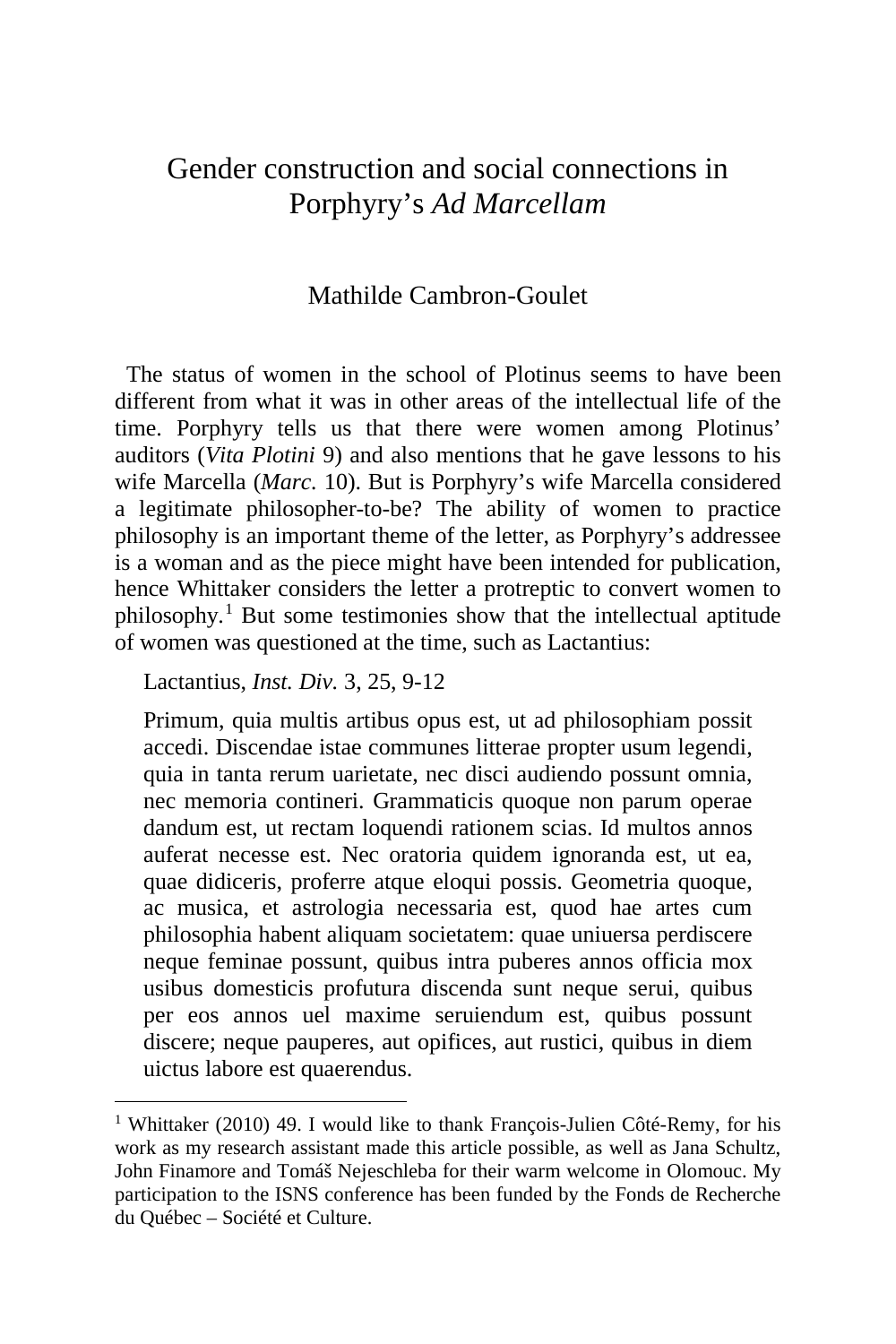[...] firstly because many skills are needed for the attainment of philosophy to be possible. There are the standard letters of the alphabet to learn, to enable reading, because the great variety of topics prevents all details being learnt by listening or by rote. Much time has to be spent with the language teachers too, to learn the right patterns of utterance, and that is bound to take up years. Even rhetoric cannot be omitted, for the projection and enunciation of what has been learnt. Geometry, music and astrology are also needed: these are skills associated with philosophy. It is all quite beyond a woman's capacity, because in her adolescent years she must learn the tasks soon to serve her in housekeeping; it is also beyond slaves, because all the years in which they could be learning are entirely devoted to service; and it is also beyond the poor, craftsmen or peasants, as they have to spend each day working for their food. (trans. Bowen and Garnsey)

 As women are trained for domestic work rather than letters or rhetoric, how could they develop an aptitude to philosophy, which presupposes skills that take years to learn? Even if Lactantius is an opponent to philosophy who may exaggerate the difficulties of access to philosophy in order to make a contrast between the philosophical wisdom, which is reserved to a happy few, and Christian wisdom, which is accessible to everyone, he still makes a point, as often marriage marks the end of education, and women used to get married at a much younger age than their husbands at the time.

 However, some social networks could provide better conditions for the intellectual blooming of women than what Lactantius suggests. Indeed, many of the ancient women philosophers we know are characterized by their familial connection with more widely accepted male philosophers: that is notably the case of the Pythagorician women philosophers[2](#page-2-0) and of Amphicleia, who is mentioned in *Vita Plotini* 9, and is Iamblichus' daughter-in-law. The *Ad Marcellam* presents a particular interest when it comes to the relationship between philosophical networks and family networks, as it has been considered an apology for Porphyry's marriage with Marcella.<sup>[3](#page-2-1)</sup> Marcella's belonging to Porphyry's family is then one of the characteristics that would allow her to be identified as a philosopher. The display of her

<span id="page-2-0"></span><sup>2</sup> Waithe (1987) 11.

<span id="page-2-1"></span><sup>3</sup> Guillaumont (2017) 302.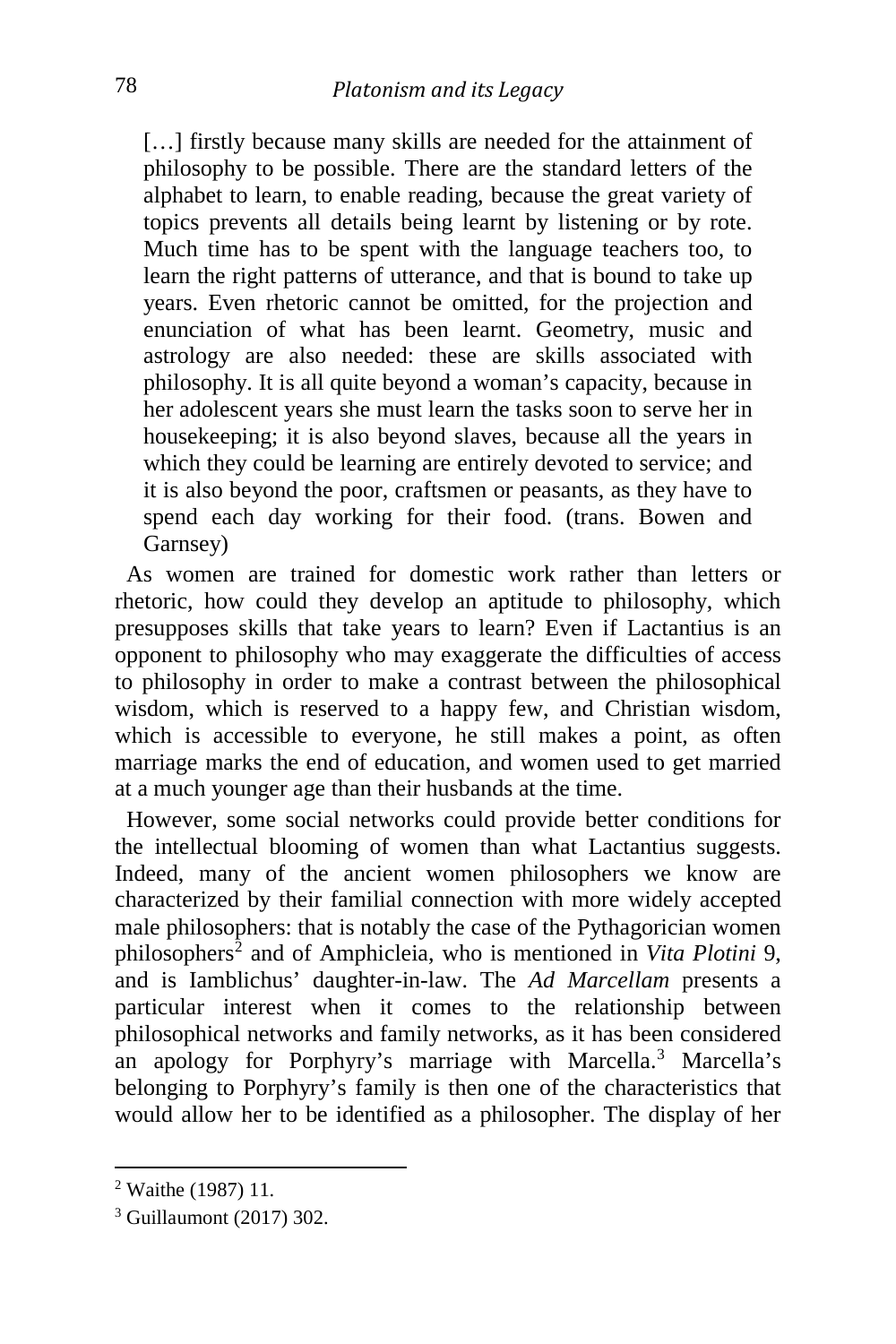social connections with the philosopher through epistolarity also contributes to this construction of her identity as a legitimate member of the Neoplatonic circle.[4](#page-3-0)

 But although the women's familial connections seem to play a central role in their ability to have access to philosophy, the argumentation that is developed by Porphyry in his apology of the marriage constructs Marcella as a philosopher-to-be herself (*Marc.* 1-3). The exhortations that are found elsewhere in the letter also suggest her to behave in a more virile (ἄρρην) way (*Marc.* 33). Some of the women who practiced philosophy in Antiquity are indeed renowned for their refusal to conform to the gendered expectations of their social role,<sup>[5](#page-3-1)</sup> but it does not seem to be the case with Marcella. In most cases, the women's philosophical activity was still exerted within the familial cell and it covered practical day-to-day life.[6](#page-3-2) We see this interest for domestic issues in Porphyry's letter to Marcella, nevertheless this should not lead us to think that Marcella's typically feminine philosophical activity was necessarily considered illegitimate, as the practical dimension of philosophy is well attested in Neoplatonism.[7](#page-3-3) In this paper, I would like to suggest that this interest for practical virtue that is put forward in Porphyry's letter is linked to the doctrine of the hierarchy of virtues, and that Porphyry not only makes hierarchy of virtues, and that Porphyry not only makes recommendations for Marcella to behave according to civic virtue, which is the first step of the hierarchy of virtues, but also brings his wife to access purificatory virtues that constitute the second step of the hierarchy of virtues, and a level at which the sex is not relevant anymore because to exert purificatory virtues, detachment from the body is required. The ungendered nature of the higher virtues, according to the doctrine of the hierarchy of virtue that we find in Neoplatonists would explain that women were especially welcome in their philosophical circles.

 Focusing on the case study of Marcella, this paper aims to clarify the ability of women to access Neoplatonic circles. First I will address educational issues about women in Antiquity, by examining how their place within social and familial networks make it possible for them to become members of the Neoplatonic group. Second, I will address the

<span id="page-3-0"></span><sup>4</sup> Van Hoof and Van Nuffelen (2015), Williams (2014).

<span id="page-3-1"></span><sup>5</sup> E.g. Hipparchia; Blundell (1995) 161.

<span id="page-3-2"></span><sup>6</sup> Waithe (1987).

<span id="page-3-3"></span><sup>7</sup> Hadot (1995) 243-259.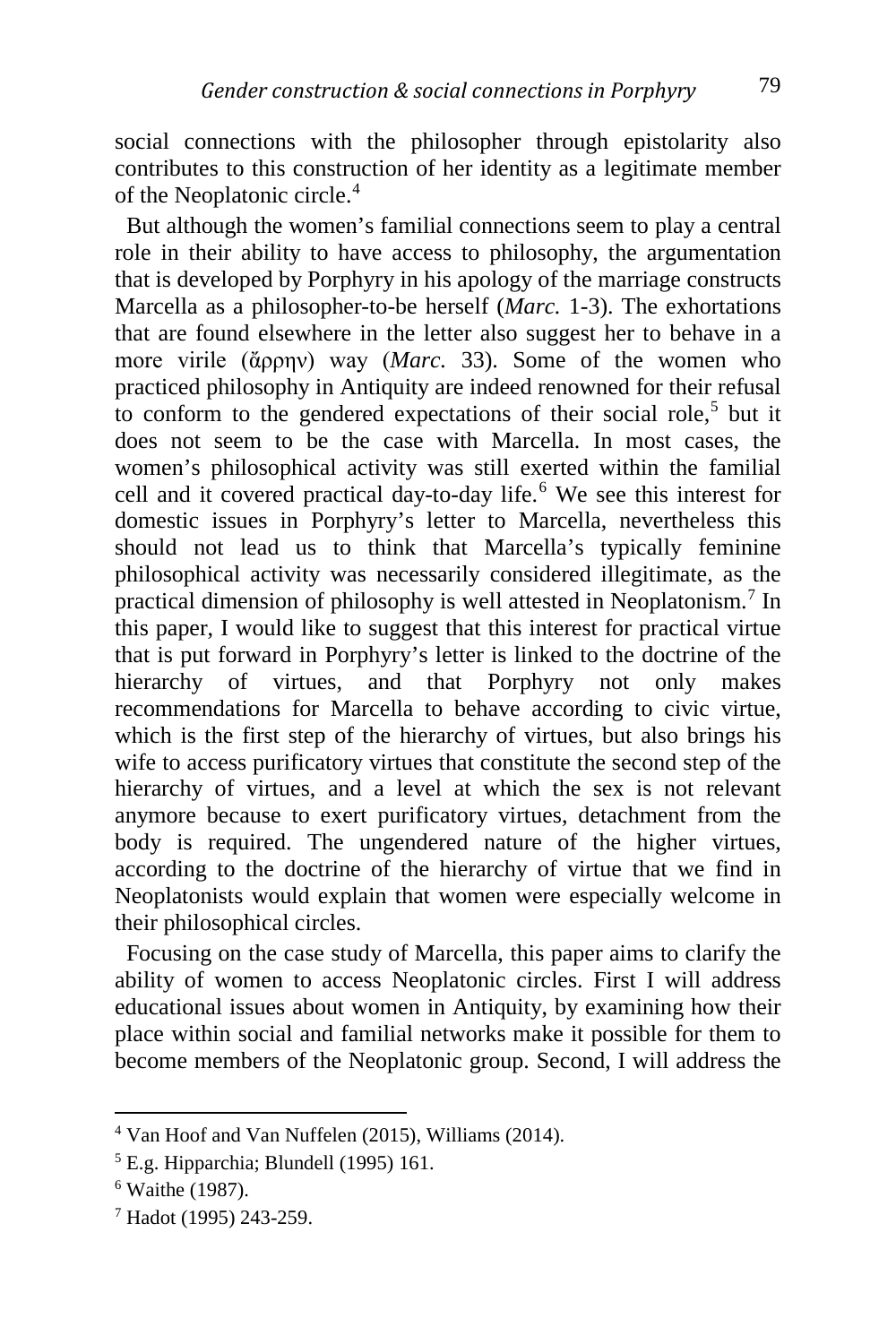question whether their gender has an impact on one's philosophical ability, by studying the virtues that are discussed in Porphyry's letter and how the philosopher recommends that Marcella should practice them.

- A. Women as legitimate members of the Neoplatonic school
- a. Women in Plotinus' school

 It is important to stress that our best sources, such as Porphyry's *Vita Plotini*, evoke the presence of women within Plotinus<sup>5</sup> school, or connected to the school. Brisson's prosopography (1982) mentions Amphicleia (*Vit. Plot.* 9.3); Gemina, who hosted the philosopher in her home (*Vit. Plot.* 9.2), as well as her daughter who was also named Gemina (*Vit. Plot.* 9.3); Salonina, the emperor's wife, who praised Plotinus (*Vit. Plot.* 12.2). Four women may seem not that many, but make it clear that there were women within Plotinus' intellectual circle; especially since they are presented with the school's best members, the *zêlôtai* (*Vit. Plot.* 9.1), and the formula Porphyry uses to begin their portrait shows that these women are depicted as philosophers in their own right:

Porphyry, *Vit. Plot.* 9.1-5

Ἔσχε δὲ καὶ γυναῖκας σφόδρα φιλοσοφίᾳ προσκειμένας, Γεμίναν τε, ἧς καὶ ἐν τῆ οἰκία κατώκει, καὶ τὴν ταύτης θυγατέρα Γεμίναν, ὁμοίως τῇ μητρὶ καλουμένην, Ἀμφίκλειάν τε τὴν Ἀρίστωνος τοῦ Ἰαμβλίχου υἱοῦ γεγονυῖαν γυναῖκα, [σφόδρα φιλοσοφίᾳ προσκειμένας].

Among his fervent devotees there were also women: Gemina, who owned the house he lived in, her daughter Gemina, who shared her mother's name, Amphicleia who had married Ariston the son of Iamblichus, all fervently devoted to philosophy. (trans. Edwards)

This gives us a clue that women were considered legitimate members of the Plotinian circle.[8](#page-4-0) The case of Gemina and her daughter are particularly interesting, as there are parallel cases in which a teacher and his pupil live together in the Neoplatonist school in Athens,

<span id="page-4-0"></span><sup>8</sup> Goulet-Cazé (1982) 239. About women in Neoplatonic circles, one could also think of Asklepigeneia, the daughter of Plutarch (Marinus, *Vita Procli* 28), or of Hypatia in Alexandria. However, the focus here is on Plotinus' school.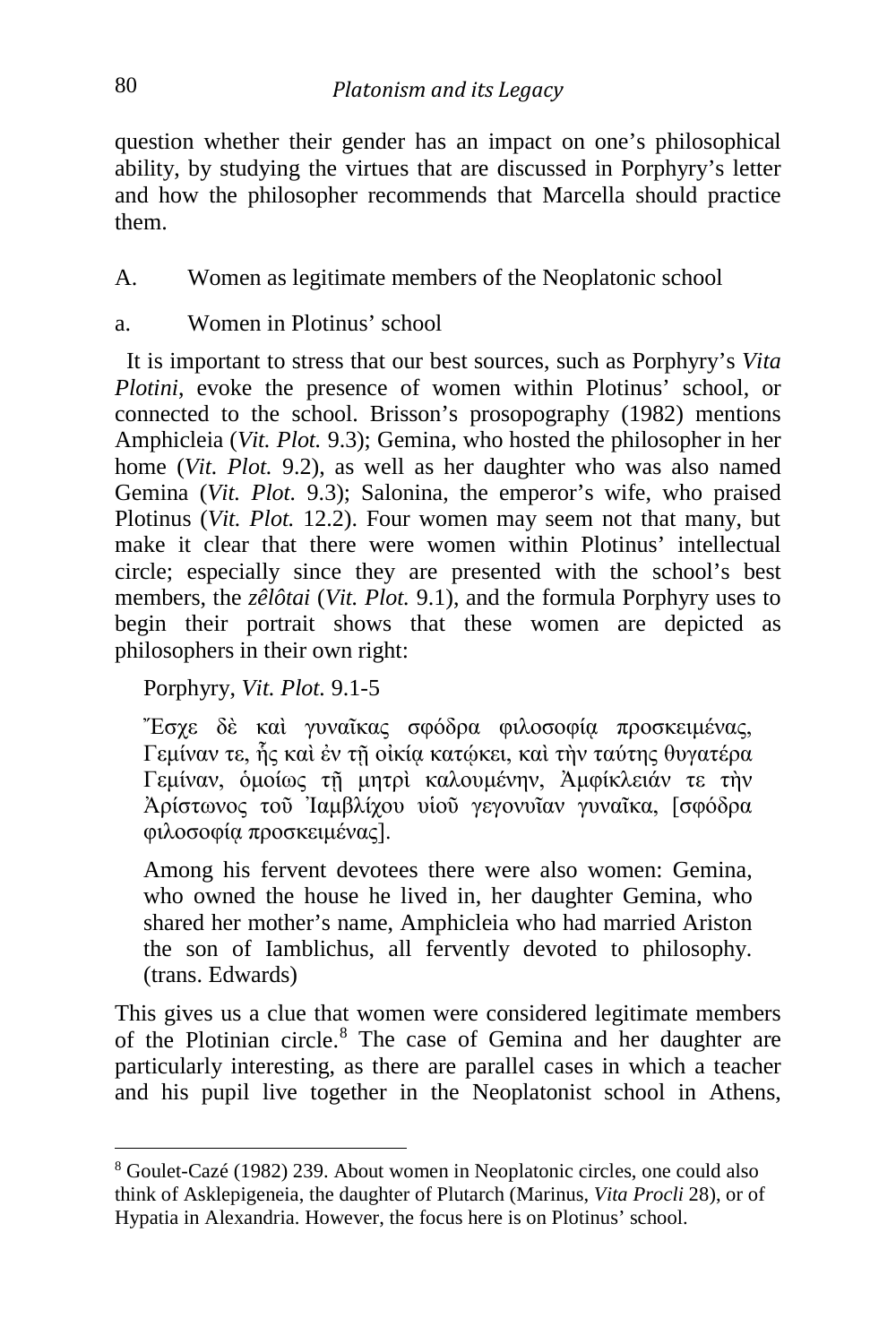although usually it is rather the pupil who lives at the teacher's home.<sup>[9](#page-5-0)</sup> In that perspective, it is worth noting that Porphyry's biography of his professor insists that Plotinus did welcome both boys and girls in his home:

# Porphyry, *Vit. Plot.* 9.5-16

Πολλοί δε και ἄνδρες και γυναΐκες ἀποθνήσκειν μέλλοντες τῶν εὐγενεστάτων φέροντες τὰ ἑαυτῶν τέκνα, ἄρρενάς τε ὁμοῦ καὶ θηλείας, ἐκείνῳ παρεδίδοσαν μετὰ τῆς ἄλλης οὐσίας ὡς ἱερῷ τινι καὶ θείῳ φύλακι. Διὸ καὶ ἐπεπλήρωτο αὐτῷ ἡ οἰκία παίδων καὶ παρθένων. Ἐν τούτοις δὲ ἦν καὶ Ποτάμων, οὗ τῆς παιδεύσεως φροντίζων πολλάκις ἓν καὶ μεταποιοῦντος ἠκροάσατο. Ἠνείχετο δὲ καὶ τοὺς λογισμούς, ἀναφερόντων τῶν [ἐν] ἐκείνοις παραμενόντων, καὶ τῆς ἀκριβείας ἐπεμελεῖτο λέγων, ἕως ἂν μὴ φιλοσοφῶσιν, ἔχειν αὐτοὺς δεῖν τὰς κτήσεις καὶ τὰς προσόδους ἀνεπάφους τε καὶ σῳζομένας.

Moreover, many men and women on the point of death, people of the highest rank, brought their own children, male as well as female, and entrusted them to him with the rest of their goods, as though to a holy and divinely-endowed custodian. As a result, his home was full of boys and unwed girls. These included Potamon, whose education was Plotinus' concern: he would listen to him often even when he was merely repeating a lesson. He consented to see the accounts when they were submitted by those in charge of them, and took pains to be accurate, saying that, while they were not engaged in philosophy, they needed to have their possessions and revenues preserved intact. (trans. Edwards)

So, as this passage shows, Plotinus was entrusted with the task of raising orphans, both *paides* and *parthenoi*, and considered it possible that those kids could become philosophers.[10](#page-5-1) So it is quite clear, from there, that women could very well become part of Plotinus' school.

## b. Is Marcella a legitimate philosopher?

 So women could for sure become philosophers in Plotinus' school, but that does not make Marcella a philosopher. As Goulet-Cazé points

<span id="page-5-0"></span><sup>9</sup> Marinus tells us that Proclus was housed at Syrianus' (12.32-36) and at Leonas' (8.5-10). About students who lived with their teachers and attended classes in their homes, see Watts (2011) 231.

<span id="page-5-1"></span><sup>10</sup> Goulet-Cazé (1982) 237; Michalewski (2017) 549.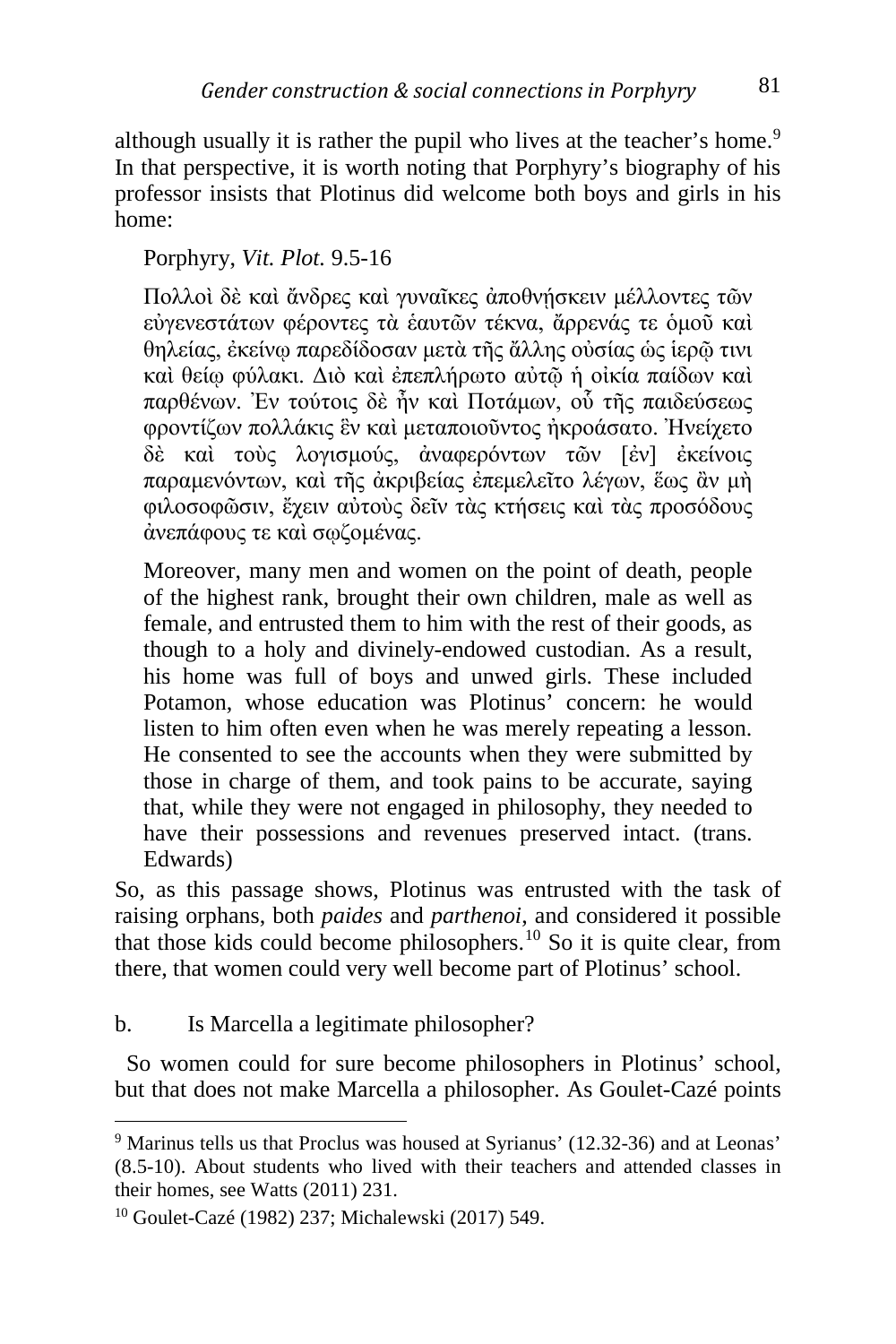out, the women that are mentioned as *zêlôtai* were participants in high education, $11$  which is not necessarily the case of Marcella. However, Porphyry insists that Marcella has a nature suited for philosophy:

Porphyry, *Marc.* 3

ἑτέρας δὲ θειοτέρας καὶ οὐδὲν τῇ δημώδει ταύτῃ ἐοικυίας, καθ' ἣν ἀγασθείς σου τὴν πρὸς τὴν ὀρθὴν φιλοσοφίαν ἐπιτηδειότητα τῆς φύσεως, οὐκ ᾠήθην προσήκειν ἀνδρὸς φίλου μοι στερηθεῖσαν συλλήπτορος ἔρημόν σε καταλιπεῖν καὶ προστάτου σώφρονος καὶ τῷ σῷ τρόπῳ ἐπιτηδείου.

The second reason [*scil.* why I married you] was more divinely inspired and not at all like this common one: in my admiration of your natural aptitude for the right philosophy, I did not think it fitting, after you were bereft of your husband, who was a friend of mine, to leave you abandoned without a partner and protector wise and suited to your character. (trans. O'Brien-Wicker)

Nevertheless, a gifted nature is not sufficient to say that Marcella is a philosopher.

c. Education issues: Marcella's literacy and access to the Neoplatonic doctrines

One issue is to determine her level of education. What are the odds that Marcella was an educated person? We could suppose from the letter that she was at least literate enough to be able to read it, but if the letter was intended for publication this assumption needs a bit more investigation. She probably could have benefitted from some instruction if she came from a rather wealthy family, as wealth and social status is a significant factor of access to education for the women in Antiquity, more that it is for men.<sup>[12](#page-6-1)</sup> In particular, the evidence from epistolary papyri shows that the women who were able to write letters came from wealthy families.[13](#page-6-2) But, Porphyry tells us that Marcella is not so wealthy, or at least, that it is not her wealth that lead him to marry her, and insists that their marriage will bring financial difficulties:

<span id="page-6-0"></span><sup>11</sup> Goulet-Cazé (1982) 241.

<span id="page-6-1"></span><sup>12</sup> Cribiore (2001) 4 and 75.

<span id="page-6-2"></span><sup>13</sup> Cribiore (2001) 75.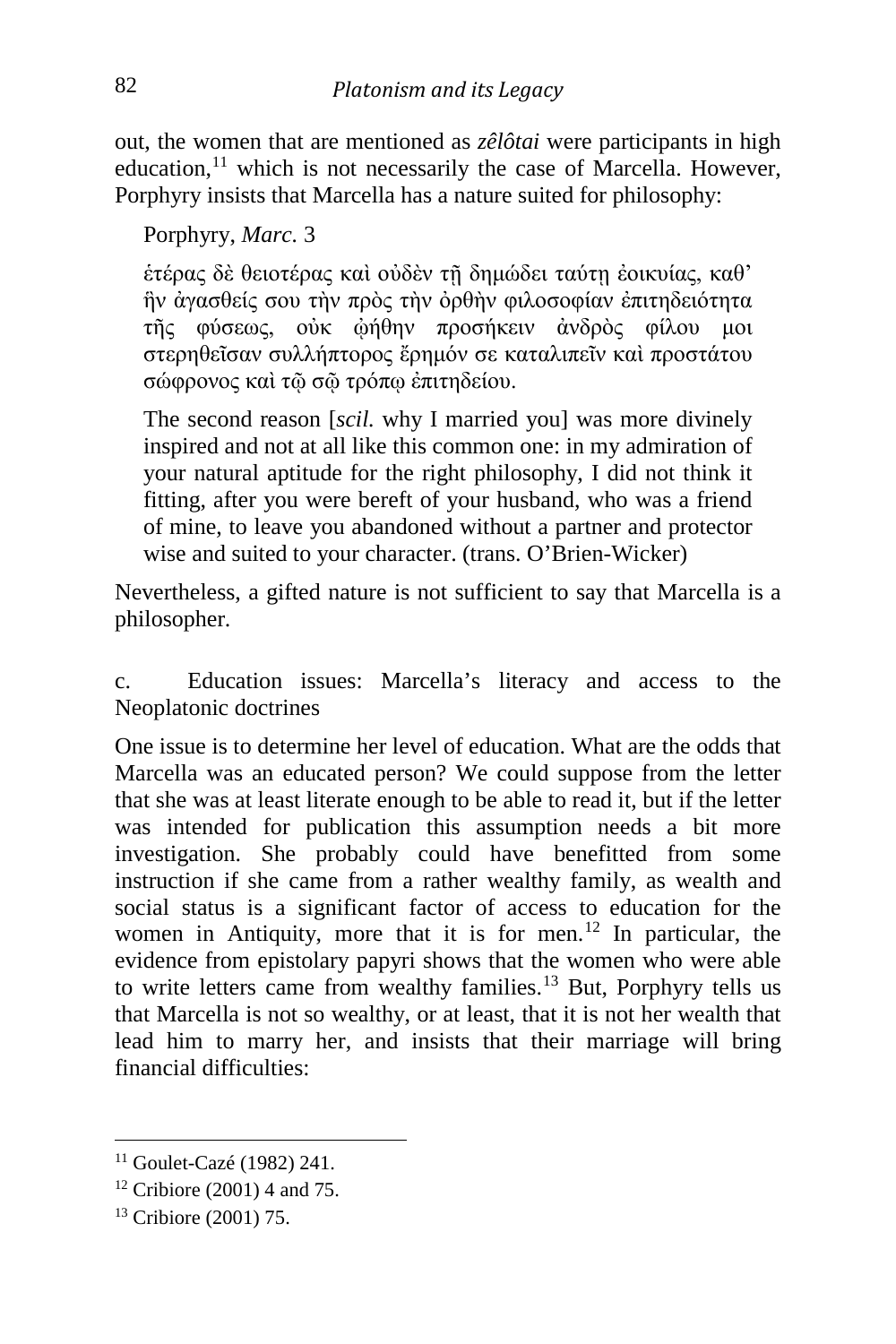#### Porphyry, *Marc.* 2

οὑτωσὶ γὰρ καὶ αὐτὸς ἀπομειλιττόμενος τοὺς ἐν τῇ κωμῳδοτραγῳδίᾳ προστάτας δαίμονας τὸν γαμικὸν ὕμνον ἀγωνίσασθαι οὐκ ὤκνησα ἀσμενέστατα καὶ τῷ πλήθει τῶν σῶν τέκνων συντυχὼν καὶ τῇ προσούσῃ περισκελείᾳ τῶν ἀναγκαίων τῇ τε πονηρίᾳ τῶν ἐνυβρισάντων.

For in the same way also I myself, in an attempt to appease the daimons in charge of comitragedy, did not hesitate to contend for the prize in the marriage hymn, cheerfully taking on your large family, the attendant hardship over the necessities, and the wickedness of those who insulted me. (trans. O'Brien-Wicker)

 However, Porphyry notes that Marcella has servants, when he exhorts her not to punish them while she's mad and to avoid acquiring arrogant servants (35). Having limited means but hiring servants fits with something we know from epigraphic evidence: in Rome the pedagogues, who were responsible for the education of the little boys and girls as well, were also employed in lower classes, $<sup>14</sup>$  $<sup>14</sup>$  $<sup>14</sup>$  and women</sup> from upper classes probably had a wider access to education than in other spatio-temporal areas.[15](#page-7-1) Cribiore remarks that their role has been underestimated and that they continued to educate adolescents as well, which is particularly evident from Julian's *Misopogon* in which the emperor portrays his pedagogue Mardonius and shows that he played an important role in his literary and philosophical education.<sup>[16](#page-7-2)</sup> These informations suggest Lactantius' testimony should be taken with a grain of salt: if women did not usually access to the rhetorical level<sup>[17](#page-7-3)</sup> and most of them were illiterate, $18$  in urban areas, the girls of the low-middle to upper classes were trained in primary education<sup>[19](#page-7-5)</sup> and, rarely, grammatical instruction,<sup>[20](#page-7-6)</sup> so that wealthy women in Rome

<span id="page-7-0"></span><sup>14</sup> Cribiore (2001) 47.

<span id="page-7-1"></span><sup>15</sup> See the testimony of Plutarch, *Pompeius* LV, 2.

<span id="page-7-2"></span><sup>16</sup> Cribiore (2001) 49.

<span id="page-7-3"></span><sup>17</sup> Cribiore (2001) 56.

<span id="page-7-4"></span><sup>18</sup> Cribiore (2001) 76.

<span id="page-7-5"></span><sup>19</sup> Cribiore (2001) 75.

<span id="page-7-6"></span><sup>20</sup> Cribiore (2001) 74.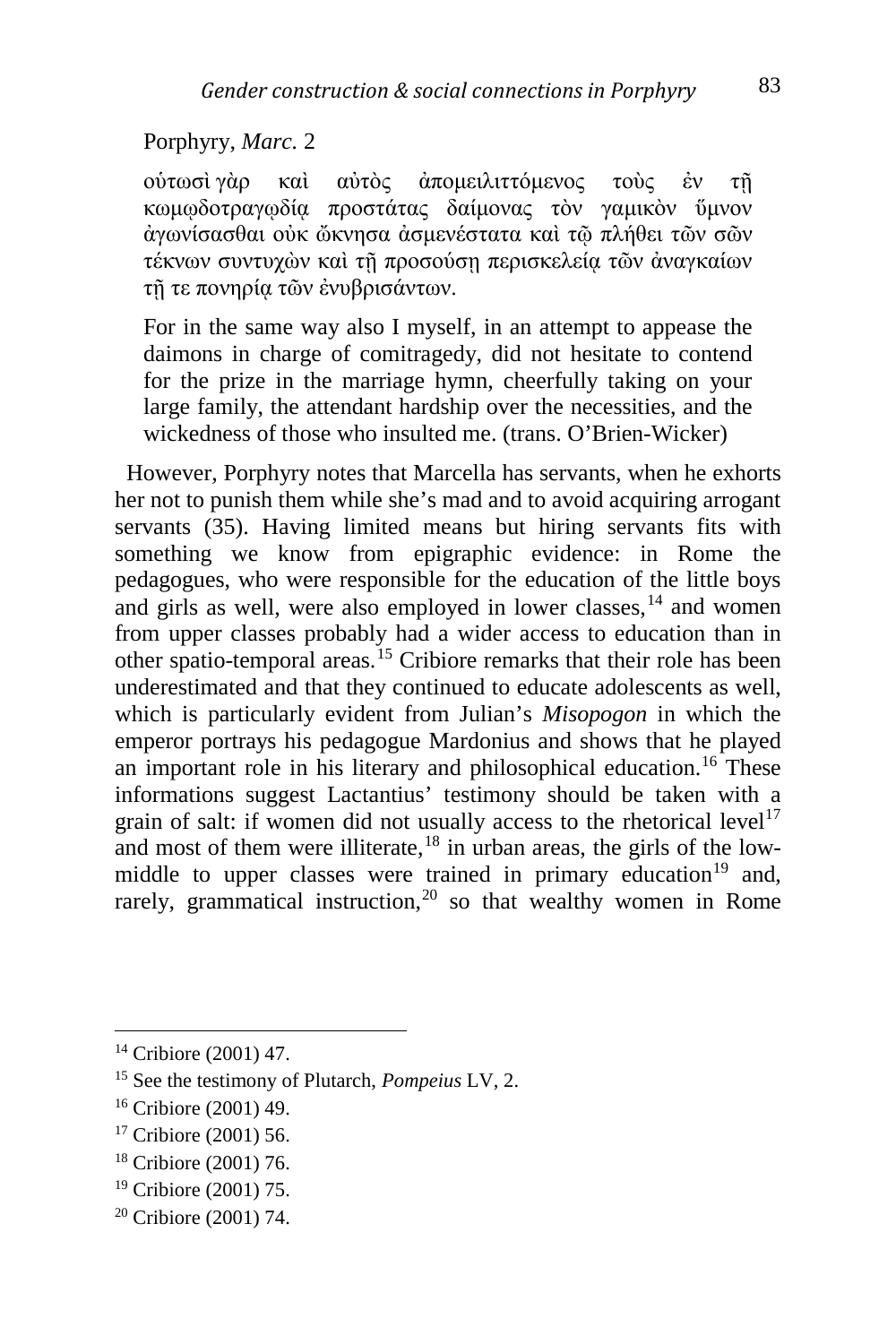probably had a better access to philosophical circles.<sup>[21](#page-8-0)</sup> For slightly earlier dates, one could think of Julia Domna, for example.<sup>[22](#page-8-1)</sup>

 Even if access to philosophy was not defined in terms of literacy in Antiquity,[23](#page-8-2) the question of Marcella's literacy is still interesting because she is the recipient of a written text. Cribiore notes that literacy was more important for women, because it allowed them to be part of society,<sup>[24](#page-8-3)</sup> and as Deslauriers notes, acquaintances were by far the more decisive issues in a woman's admittance to a philosophical circle.[25](#page-8-4) In that respect, receiving Porphyry's letter frames Marcella as an educated woman and as a legitimate member of the group: first off, the letter is a material testimony of her relationship with Porphyry<sup>[26](#page-8-5)</sup> that can be publicly displayed to reap social benefits.<sup>[27](#page-8-6)</sup> The display of the relationship through a letter is efficient because letters, even private ones, had a public life in Antiquity: they could be dictated to secretaries; $^{28}$  $^{28}$  $^{28}$  they had to be delivered by bearers who usually also transmitted part of the message orally; $^{29}$  $^{29}$  $^{29}$  besides they were not always sealed<sup>[30](#page-8-9)</sup> and often read aloud.<sup>[31](#page-8-10)</sup> That last remark implies that Marcella's degree of literacy should not have an impact on the perception that she belonged to the Neoplatonic group, which derives from the letter. Even if she had to ask someone to read her the letter, the letter still suggests that she is able to understand the doctrines that the letter refers to, regarding the intelligible world and the One. Would she fail to understand them, the *Vita Plotini* presents many members of the Neoplatonic school who have difficulties in understanding

<span id="page-8-4"></span><sup>25</sup> Deslauriers (2012) 345.

<span id="page-8-0"></span> $21$  Helleman (1995) suggest that women could take part in philosophical circles, and notes that Penelope was often used as a personification of philosophy in the Roman world.

<span id="page-8-1"></span><sup>22</sup> Waithe (1987) 117-138.

<span id="page-8-2"></span><sup>23</sup> Deslauriers (2012) 344.

<span id="page-8-3"></span><sup>24</sup> Cribiore (2001) 76.

<span id="page-8-5"></span><sup>26</sup> Gibson et Morello (2012) 143.

<span id="page-8-6"></span><sup>27</sup> Van Hoof and Van Nuffelen (2015), Williams (2014).

<span id="page-8-7"></span><sup>28</sup> Cribiore (1996) 156; Freisenbruch (2007) 248-252; Guillaumont (2004) 128; Poignault (2008) 200. The hire of professional writers and secretaries was common: Bagnall and Cribiore (2006) 6-7; 42-43.

<span id="page-8-8"></span><sup>29</sup> Bagnall and Cribiore (2006) 34; 38-39.

<span id="page-8-9"></span><sup>30</sup> Bagnall and Cribiore (2006) 38.

<span id="page-8-10"></span><sup>31</sup> Hodkinson (2007) 264.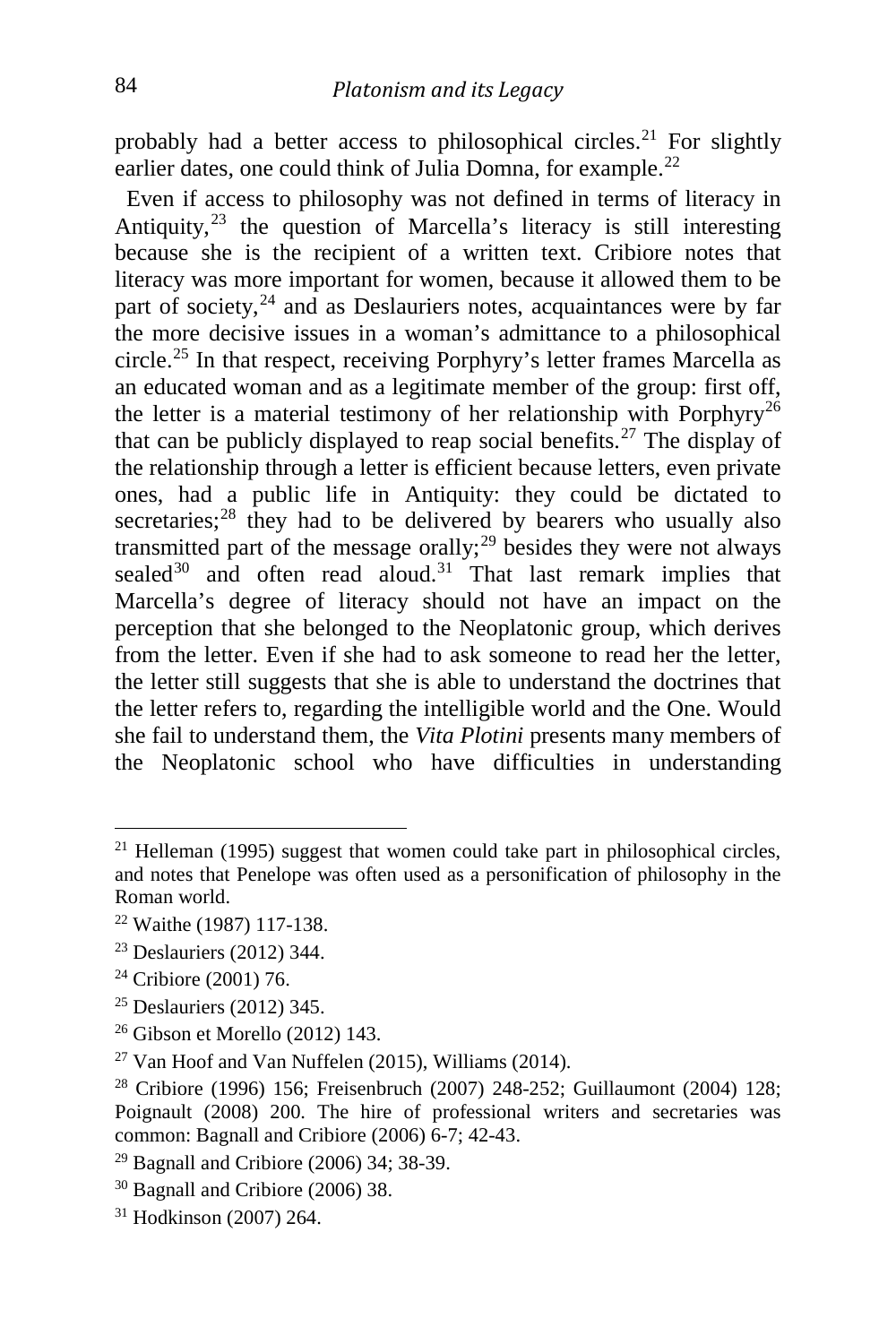Plotinus, $32$  including Porphyry himself, $33$  and who, although they are criticized by Porphyry who wishes to appear as the legitimate heir of Plotinus, still belong to the community.<sup>[34](#page-9-2)</sup> And so while Marcella's literacy is not the main criterion to her legitimacy as a member of the Neoplatonic community, the display of her philosophical acquaintances through a literary device reinforces her links with it.

#### d. Familial and social connections of Marcella

 Marcella's belonging to the Neoplatonic group is indeed important to determine whether she is or not a legitimate philosophy student. Besides her capacity to understand the doctrine, it is mostly through her marriage with Porphyry that Marcella is defined as a member of the group, as it is during the ten months that they spent together that she received her philosophical education:

#### Porphyry, *Marc.* 4

μένειν δὲ ἐνταυθοῖ βιαζόμενος τήν τε τοῦ αὖθις ἐντυχεῖν ἐλπίδα .<br>προϊσγόμενος εἰκότως σοι παραινέσαιμ' ἂν ἀντεχομένῃ τῶν δοθέντων ἐν τοῖς δέκα μησὶν οἶς μοι συνώκησας μὴ πόθω καὶ ἐπιθυμίᾳ τοῦ πλείονος καὶ τὸ ὂν ἤδη ἐκβαλεῖν.

But since I am compelled to remain here, holding on to the hope of our reunion, the best I can do is to urge you to adhere to the precepts imparted in the ten months you have been wed to me and not to throw away, out of a yearning and a desire for more, what you already have as well. (trans. O'Brien-Wicker)

 Porphyry begins his letter with an apology for his marriage with Marcella, which he tries to connect with the philosophical arguments of the letter.[35](#page-9-3) In the Roman Empire, marriage is an institution in which familial constraint plays an important role, although the consent of the groom and bride are required.<sup>[36](#page-9-4)</sup> Widowed women such as Marcella probably had a bit more latitude so, particularly if they already had children, a remarriage would not be as necessary,  $37$  which

<span id="page-9-0"></span><sup>32</sup> E. g. *Vit. Plot.* 26.29-32.

<span id="page-9-1"></span><sup>33</sup> *Vit. Plot.*18.10-19.

<span id="page-9-2"></span><sup>34</sup> Finamore (2005); Bodéüs (2001).

<span id="page-9-3"></span><sup>35</sup> Whittaker (2010).

<span id="page-9-4"></span><sup>36</sup> Badel (2013) 34-35.

<span id="page-9-5"></span><sup>37</sup> Bodin (2013) 68-71.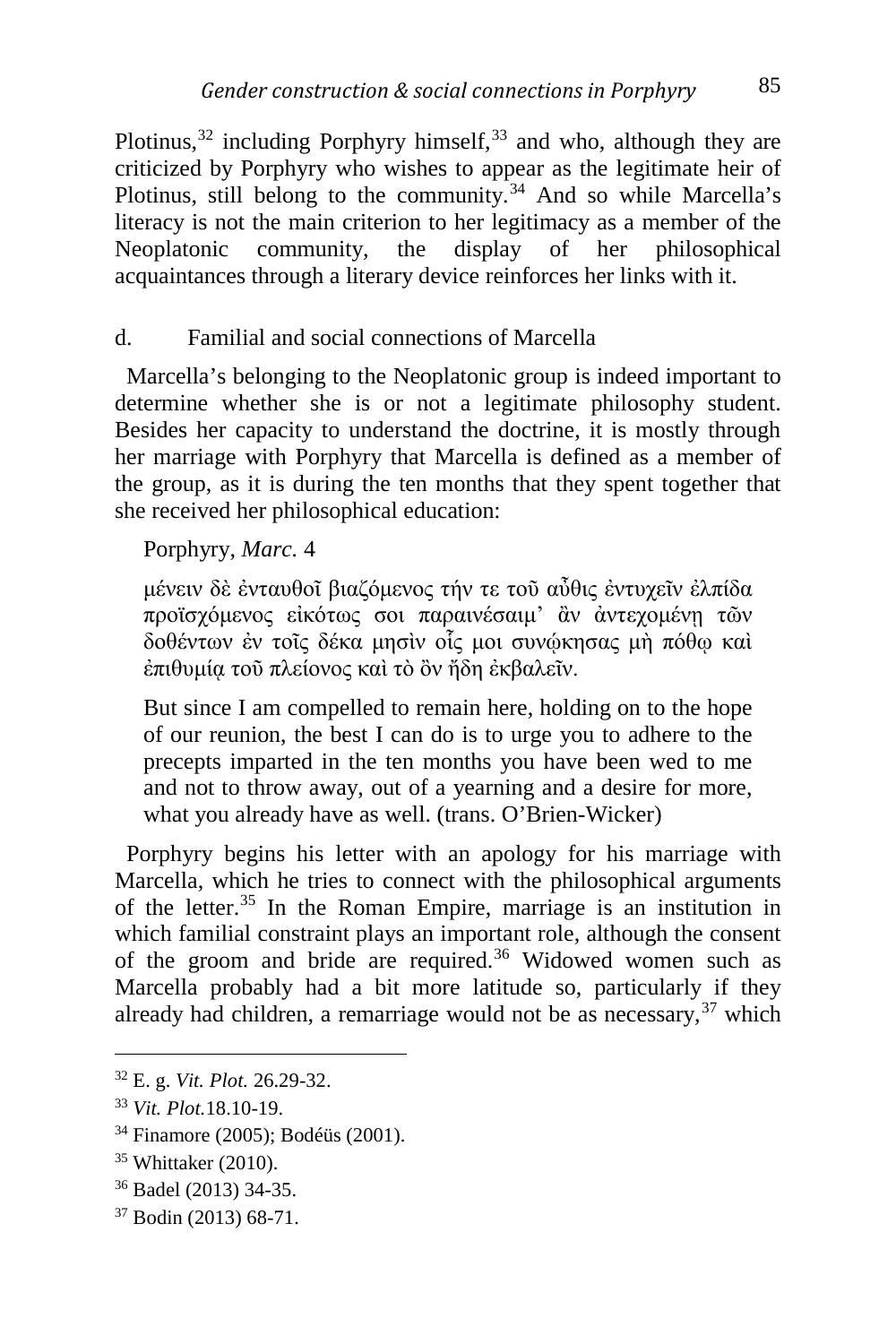would mean that the marriage between Marcella and Porphyry did not respond to social conventions, and also explain the need for an apology of the marriage at the beginning of the letter (1-3). Besides, not all philosophical circles are favorable towards marriage[38](#page-10-0) and Porphyry's defence of sexual abstinence (28) suggests that he was probably not fond of marriage — which explains the necessity of the apology and also suggests that, as Guillaumont and O'Brien Wicker have noted, the marriage between Porphyry and Marcella may well have been a mariage blanc.<sup>[39](#page-10-1)</sup>

 Porphyry's attitude towards Marcella's children contributes to the philosophical defence of the marriage. The children are not all of very young age: as Porphyry points out, some of them have reached puberty and are near the age of marriage themselves (1). Porphyry considers Marcella's children as his children insofar as they choose a philosophical way of life:

Porphyry, *Marc.* 1

ἔχειν κεκρικὼς παῖδας τοὺς τῆς ἀληθινῆς σοφίας ἐραστάς, τά τε σὰ τέκνα, εἰ φιλοσοφίας τῆς ὀρθῆς ἀντιλάβοιτό ποτε ὑφ' ἡμῖν ἀνατρεφόμενα·

for I have decided to have as children those who are lovers of the true wisdom, along with your own children, should they someday embrace the correct philosophy as they are brought up under our guidance. (trans. O'Brien Wicker)

For Marcella's children, the marriage of their mother with Porphyry is an occasion to join the Neoplatonic circle, just like it is for Marcella herself, the occasion of a philosophical education.<sup>[40](#page-10-2)</sup> The topic of the education of the young wife by her husband is not new either,  $41$ although with her seven children, including adult children, Marcella probably does not qualify for a "young wife".

<span id="page-10-0"></span><sup>38</sup> O'Brien Wicker (1989) 419-420.

<span id="page-10-1"></span><sup>39</sup> Guillaumont (2017) 311; O'Brien Wicker (1989) 421-422; O'Brien Wicker (1987) 8.

<span id="page-10-2"></span><sup>40</sup> Whittaker (2010) 48.

<span id="page-10-3"></span><sup>41</sup> E. g. Crates and Hipparchia in the *Letters of Crates* 30, 32 and 33; Ischomachus and his wife in Xenophon's *Economic*, 7-10; Plutarch and his wife in his *Advice to the bride and groom*, etc. See Whittaker (2010) 50.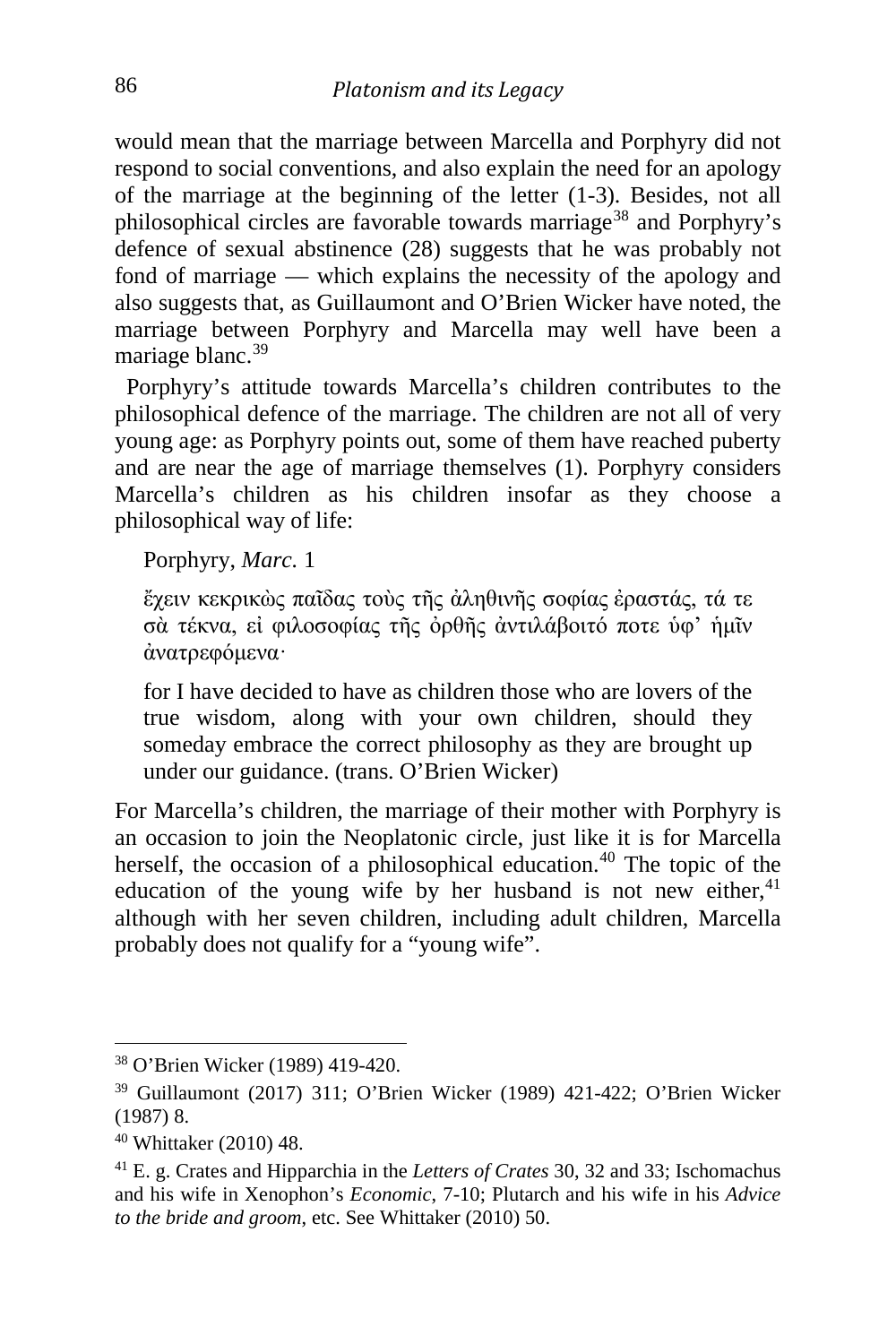## B. Gender construction and practice of virtue in Porphyry

a. Soul and body

 However, that would also depend on one's definition of education: Porphyry defines education as the capacity of the soul to command the body:

Porphyry, *Marc.* 34

μεγάλη οὖν παιδεία ἄρχειν τοῦ σώματος. πολλάκις κόπτουσί τινα μέρη ἐπὶ σωτηρίᾳ· τῆς δὲ ψυχῆς ἕνεκα ἕτοιμος ἔσο τὸ ὅλον σῶμα ἀποκόπτειν.

"So then, a great education means to be in control of the body." Often people amputate some limb to save their lives; you should be prepared to amputate the whole body to save your soul. (trans. O'Brien Wicker modified)

 His conception of education is founded on the exercise of purificatory virtues that leads one to a detachment from their body, and it is worth noting that Marcella's ability to detach herself from her body is a central theme of the letter, which suggests that for Porphyry, it is possible for Marcella to access a great education (μεγάλη παιδεία). Porphyry insists that as a philosopher, even merely as an educated person, one should not be preoccupied with the body but only with the soul — as far as the body's natural needs are fulfilled, which means no hunger, no thirst, and no cold  $(30)^{42}$  $(30)^{42}$  $(30)^{42}$  And Porphyry notes that the sexual parts (τὰ μόρια) are attached to the body (33). This is why, for philosophical purposes, it does not matter whether Marcella is a man or a woman:

Porphyry, *Marc.* 33

i,

μήτε οὖν εἰ ἄρρην εἶ μήτε εἰ θήλεια τὸ σῶμα πολυπραγμόνει, μηδὲ γυναῖκα ἴδῃς σαυτήν, ὅτι μηδ' ἐγώ σοι ὡς τοιαύτῃ προσέσχον. φεῦγε τῆς ψυχῆς πᾶν τὸ θηλυνόμενον, ὡς εἰ καὶ ἄρρενος εἶχες τὸ σῶμα περικείμενον.

Therefore, do not be overly concerned about whether your body is male or female; do not regard yourself as a woman, Marcella, for I did not devote myself to you as such. Flee from every

<span id="page-11-0"></span> $42$  This is also the case in Pythagorician thought: philosophy delivers the soul from the body. See Lambropoulou (1995) 133.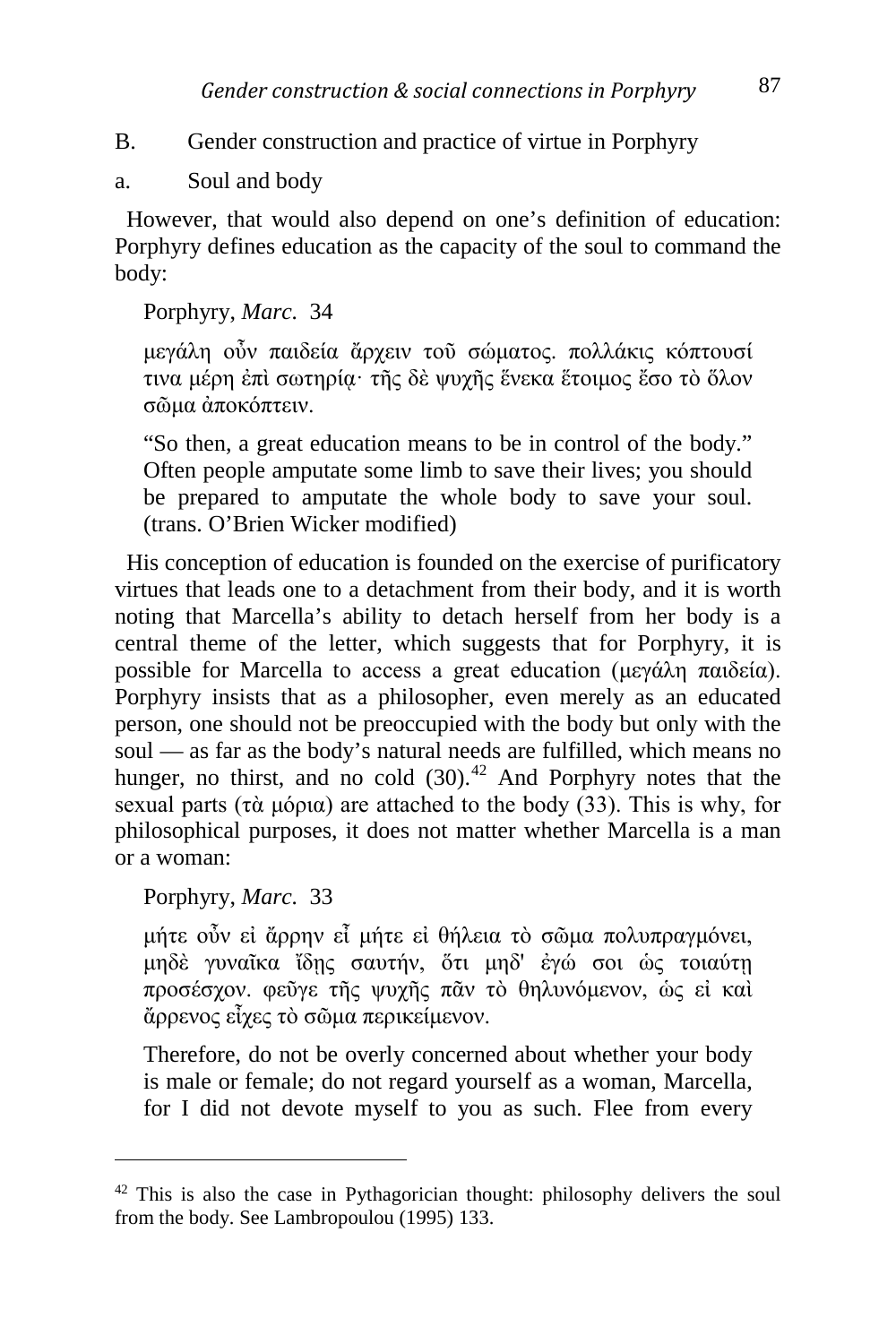effeminate element of the soul as if you are clothed in a male body. (trans. O'Brien Wicker)

In other words, Porphyry distinguishes sex and gender: for him, one can be a woman and still have a virile soul, although he does not show any particular benevolence towards women. $43$  Another hint in that direction is Porphyry's use of the word *parthenos* to describe the "virile" (ἄρρην) soul.

Porphyry, *Marc.* 33

ἐκ παρθένου γὰρ ψυχῆς καὶ ᾐθέου νοῦ τὰ τικτόμενα μακαριώτατα·

For the most blessed offspring come from virginal soul and unmated intelligence. (trans. O'Brien Wicker)

A *parthenos*, it must be said, does not correspond to a virgin defined physiologically: rather, it refers to a state of being, and to an attitude towards sexuality akin to *enkrateia.*[44](#page-12-1) Placing on equal grounds a *parthenos* soul and an *arrên* soul would mean that there is no such thing as a man's soul or a woman's soul and that none has preeminence over the other, because the sex is attached to the body, an analysis that is consistent with the opinion that women's virtues and men's virtues are identical and that appears in the *Meno* (71a-73d).<sup>[45](#page-12-2)</sup> The refusal to identify the virile soul to the male body and the effeminate soul to the female body is also suggested through the use that Porphyry makes of *parthenos* and *arrên* in opposition to "effeminate" (θηλυνόμενον): the feminity of the soul, in Porphyry, is identified with proneness to passions.[46](#page-12-3) Philosophy, in turn, consists precisely in acknowledging the link between soul and body, but still trying to turn away from the body's passions to aim towards the divinity of the soul, as the body is not an integral part of the soul:  $47$ 

<span id="page-12-0"></span><sup>43</sup> Festugière (1998 [1944]) 31.

<span id="page-12-1"></span><sup>44</sup> Sissa (1984) 1119-1122. It must however be said that as Sissa put it, the *parthenos* can keep her status after she gave birth, but loses her *parthenia* with the manifest penetration of the penis.

<span id="page-12-2"></span><sup>45</sup> Deslauriers (2012) 351.

<span id="page-12-3"></span><sup>46</sup> See *Sententiae ad Intelligibilia ducentes* 29, 24-31 and *Abst.* 4.20, 3. See Brisson (2005) 600-601.

<span id="page-12-4"></span><sup>47</sup> O'Brien Wicker (1987) 17 and (1989) 418.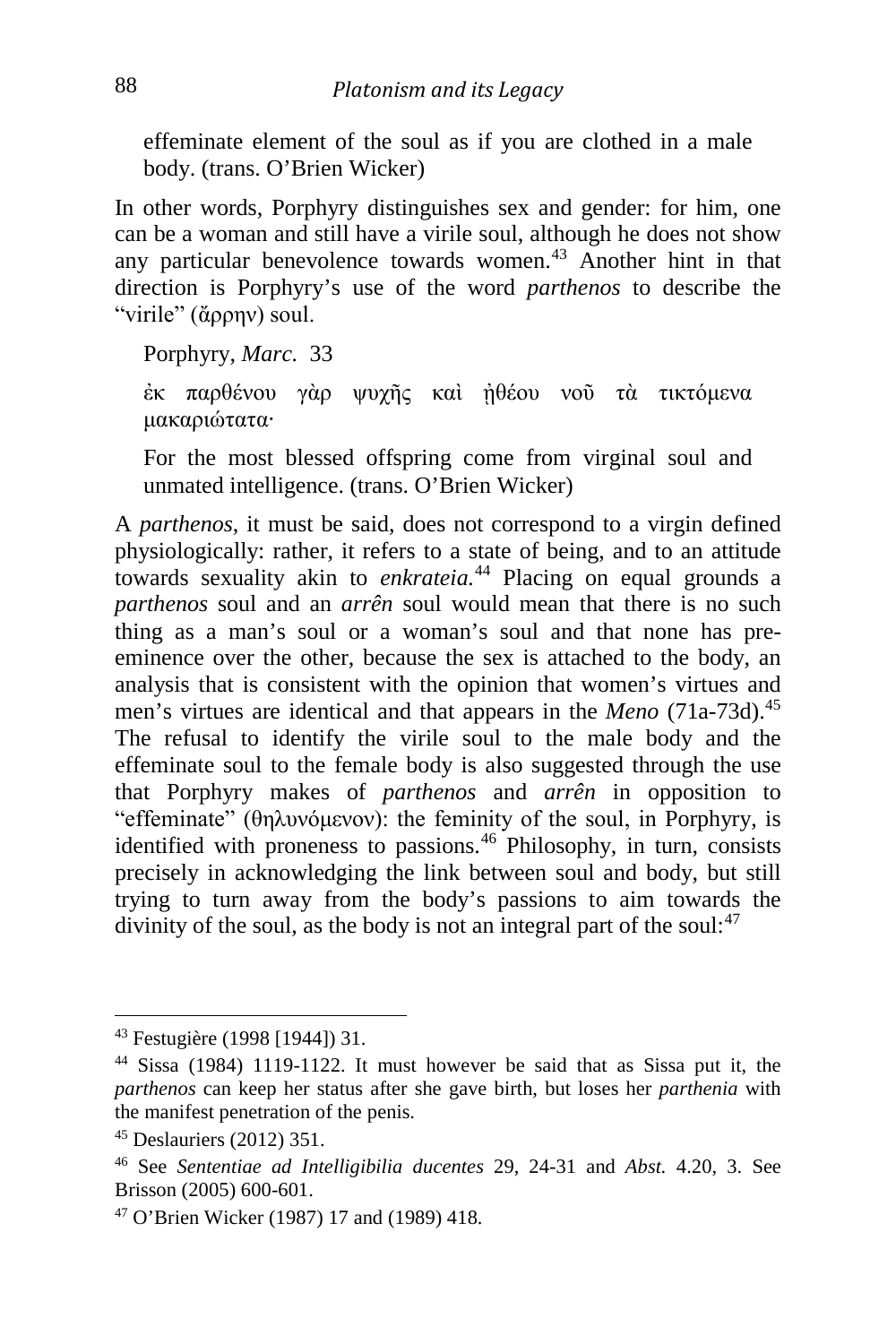#### Porphyry, *Marc.* 32

εἰ μὴ τὸ σῶμα οὕτω σοι συνηρτῆσθαι φυλάξεις ὡς τοῖς ἐμβρύοις κυοφορουμένοις τὸ χόριον καὶ τῷ σίτῳ βλαστάνοντι τὴν καλάμην, οὐ γνώσῃ σεαυτήν· οὐδὲ γὰρ ἄλλος ὅστις μὴ οὕτω δοξάζει ἔγνω ἑαυτόν. ὥσπερ οὖν τὸ χόριον συγγενόμενον καὶ ἡ καλάμη τοῦ σίτου, τελεωθέντα δὲ ῥίπτεται ἑκάτερα, οὕτω καὶ τὸ συναρτώμενον τῇ ψυχῇ σπαρείσῃ σῶμα οὐ μέρος ἀνθρώπου. ἀλλ' ἵνα μὲν ἐν γαστρὶ γένηται, προσυφάνθη τὸ χόριον, ἵνα δὲ ἐπὶ γῆς γένηται, συνεζύγη τὸ σῶμα. ὅσῳ τις τέτραπται πρὸς τὸ θνητόν, τοσούτῳ τὴν ἑαυτοῦ γνώμην ἀσύμμετρον παρασκευάζει πρὸς τὸ τῆς ἀφθαρσίας μέγεθος· καὶ ὅσῳ τῆς τοῦ σώματος προσπαθείας ἀφίσταται, τοσούτῳ μέτρῳ τῷ θείῳ πελάζει.

Unless you maintain that the body is joined to you in the same way as the membrane is joined to embryos growing in the womb, and as the stalk is joined to the growing grain, you will not know yourself. Nor, indeed, does anyone else who does not think like this know himself. So then, just as the membrane and the stalk of the grain grow concurrently, and once they mature each is shucked off, likewise also the body, which has been joined to the sown soul, is not part of a man but exists in order for him to be born in the womb, just as the entwined membrane is yoked to the body in order for him to be born on earth. The more an individual has turned toward the mortal element, the more he makes his heart unsuitable for the sublimity of immortality. But the more he holds aloof from passionate attachment to the body, the more he draws near to the divine. (trans. O'Brien Wicker)

<span id="page-13-2"></span> In Plotinus, the nature of the soul stands halfway between intelligible and sensible, as the soul has descended into the body.[48](#page-13-0) The insistence on the necessity for Marcella to detach herself from her corporeality points to Porphyry's conception of a nature of the soul that is unrelated to sex and that fits in Plotinus' doctrine of the descent of the soul. Besides, we should stress that this importance given to the detachment from the body is in no way specific to Marcella's philosophical training, but is also well attested in the Neoplatonic schools, beginning with Plotinus himself who advocates for vegetarianism,  $49$  frugality,  $50$ 

<span id="page-13-0"></span><sup>48</sup> Plotinus IV 8 (6). O'Brien (1977), Kanyororo (2003) 237.

<span id="page-13-1"></span><sup>49</sup> *Vit. Plot.* 2.3-5; see Porphyry's arguments for philosophers to adopt vegetarianism in *Abst.* 1.27 and 2.34.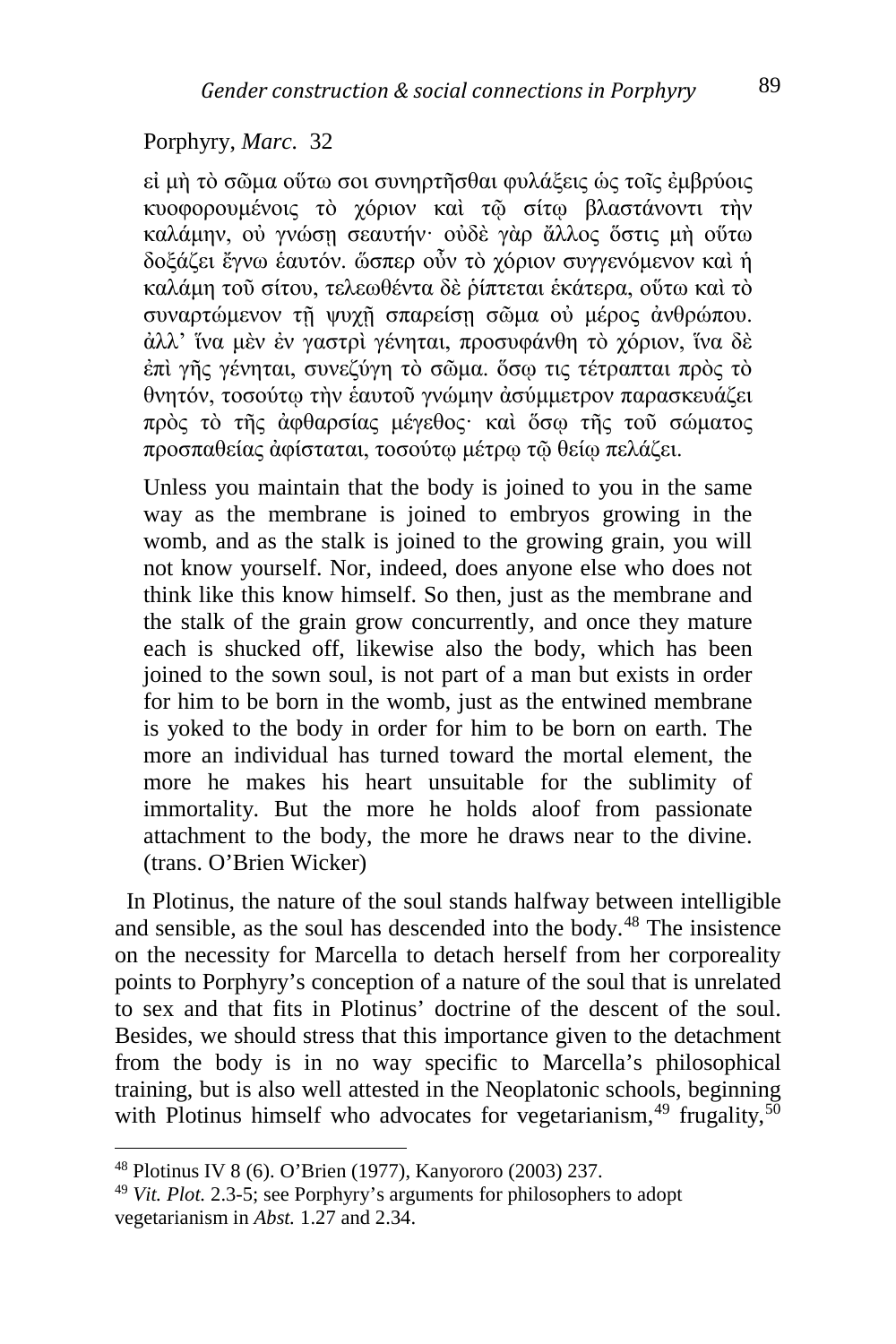reduction of the time past asleep<sup>[51](#page-14-0)</sup> and so on.<sup>[52](#page-14-1)</sup> So as Porphyry insists that Marcella turns away from her body, he shows that just like every other philosophy student she has to adopt an ascetic way of life. The task that Porphyry recommends to Marcella — vigilance regarding the true identity and origin of the soul, the intelligible — truly is the task of philosophy.[53](#page-14-2)

## b. The hierarchy of virtues

 However, to accede to the divinity of the soul, Marcella must make her way up the four levels of the hierarchy of virtues. This doctrine supposes that before considering detachment from the body, one must first acquire practical virtues, which are often also described as civic virtues and correspond to the first level of virtue. The capacity of women to exert proper civic virtues is more problematic because they cannot participate in the political life of the city, which is the place where such virtue is exercised, but civic virtues are, in Porphyry's view, related to one's duties  $(\kappa \alpha \theta \eta \kappa \nu \nu \alpha)^{54}$  $(\kappa \alpha \theta \eta \kappa \nu \nu \alpha)^{54}$  $(\kappa \alpha \theta \eta \kappa \nu \nu \alpha)^{54}$  regarding community or one's gregariousness,<sup>[55](#page-14-4)</sup> and are related to the requirements of the world,[56](#page-14-5) as is clearly stated in the *Sententiae*:

## Porphyry, *Sententiae ad Intelligibilia ducentes* 32, 6-14 Lamberz

Αἱ μὲν τοῦ πολιτικοῦ ἐν μετριοπαθείᾳ κείμεναι τῷ ἕπεσθαι καὶ ἀκολουθεῖν τῷ λογισμῷ τοῦ καθήκοντος κατὰ τὰς πράξεις· διὸ πρὸς κοινωνίαν βλέπουσαι τὴν ἀβλαβῆ τῶν πλησίον ἐκ τοῦ συναγελασμοῦ καὶ τῆς κοινωνίας πολιτικαὶ λέγονται. καὶ ἔστι φρόνησις μὲν περὶ τὸ λογιζόμενον, ἀνδρία δὲ περὶ τὸ θυμούμενον, σωφροσύνη δὲ ἐν ὁμολογίᾳ καὶ συμφωνίᾳ ἐπιθυμητικοῦ πρὸς λογισμόν, δικαιοσύνη δὲ ἡ ἑκάστου τούτων ὁμοῦ οἰκειοπραγία ἀρχῆς πέρι καὶ τοῦ ἄρχεσθαι.

- <span id="page-14-4"></span><sup>55</sup> Brisson (2004) 277.
- <span id="page-14-5"></span><sup>56</sup> Michalewski (2017) 552.

<sup>50</sup> 8.21-22; see also Porphyry, *Abst.* 1.38 and 45.

<span id="page-14-0"></span> $51, 8, 21 - 22$ .

<span id="page-14-1"></span><sup>52</sup> Goulet-Cazé (1982) 255; O'Brien Wicker (1987) 7. Vegetarianism, frugality and reduction of sleep are parts of the purificatory virtues. See Michalewski (2017) 547.

<span id="page-14-2"></span><sup>53</sup> Michalewski (2017) 539.

<span id="page-14-3"></span><sup>54</sup> Brisson (2006) 51.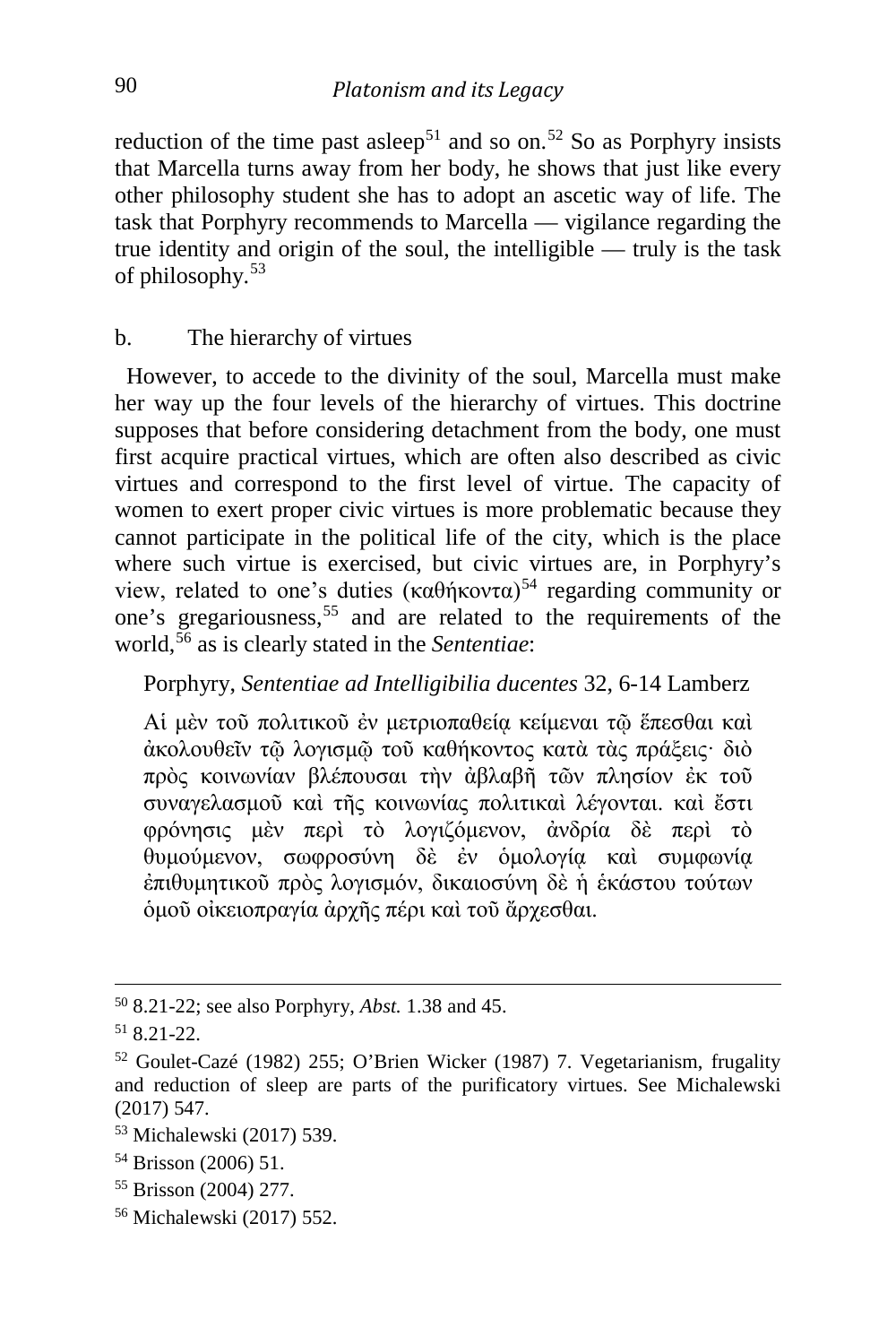The "civic" virtues, based as they are on moderation of the passions, consist in following and going along with the process of reasoning relative to our duty in the field of practical action ; hence, since they have regard to a community of action which avoids doing harm to one's neighbours, they are called "civic" by reason of their concern with gregariousness and community. They are as follows: (practical) wisdom, relative to the reasoning element (in the soul), courage, relative to the spirited element, moderation, which consists in the agreement and harmony of the affective element with the reason, and justice, consisting, for each of the elements in the soul, in its performance of its proper role with respect to ruling and being ruled. (trans. Dillon)

This explains that the letter includes more specific advice that Porphyry destines to Marcella and that revolves around everyday life and concerns that are rather traditionally feminine: Marcella's execution of her duties include coping with her husband's absence (which means with courage and moderation), hiring servants (with prudence), taking care of her children, respecting traditional piety which involves participation to domestic cult and may also involve participation to civic cult (18), etc. All of those duties, correctly done, correspond to the traditional virtues of the Roman woman<sup>[57](#page-15-0)</sup> as well as to the concerns expressed in other women philosophers, such as the Pythagoricians.<sup>[58](#page-15-1)</sup> They are also the sign that Porphyry's letter is first destined to Marcella, which is why it takes into account Marcella's

<span id="page-15-0"></span><sup>57</sup> Whittaker (2010) 50.

<span id="page-15-1"></span><sup>58</sup> Jufresa (1995); Lambropoulou (1995); Wider (1986) 33. Although women must develop some specific virtues, many virtues that are put forward by the Pythagorician women are common to both men and women: Lambropoulou (1995) 129. Deslauriers notes that although the theme of the virtues that are common to men and women can be traced back to Plato and Xenophon, "only in the text by Phintys is that claim connected to the suggestion that women might engage in philosophical activity", an analysis that I have to disagree with precisely because the *Letter to Marcella* does connect a woman's exercise of virtue and her philosophical ability. See Deslauriers (2012) 348. Deslauriers however, also remarks that if the Pythagorician women's works defend traditional duties with philosophical claims, most of them do not involve the critical analysis that is required for a work to be considered "philosophical", an analysis which I think is correct and which, in my view, is important to acknowledge to see the extent of the philosophical engagement that Porphyry expected from his wife. See Deslauriers (2012) 346.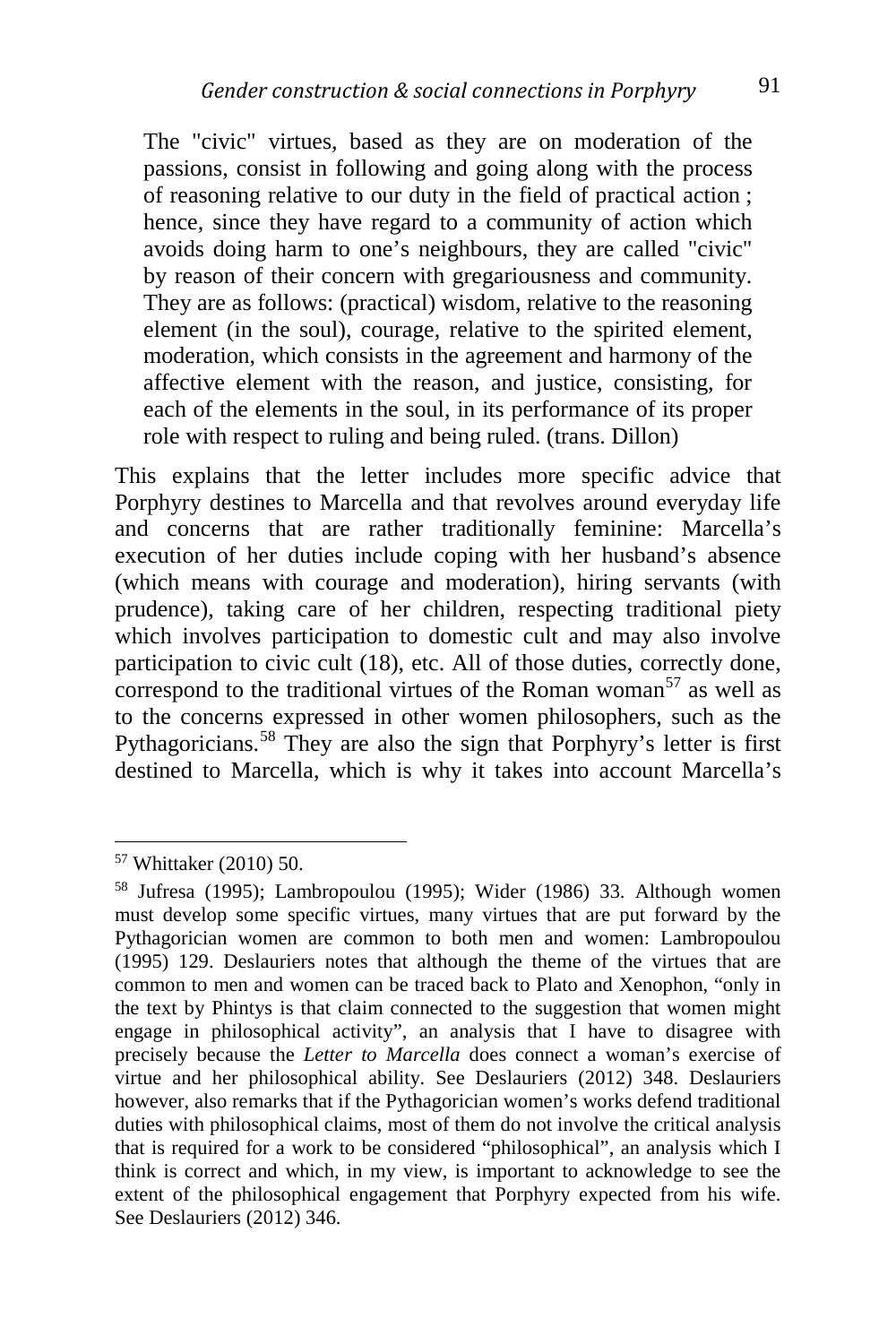character and situation as a beginner in philosophy.<sup>[59](#page-16-0)</sup> Indeed, this concern for everyday life behavior shows that for Porphyry, Marcella is already in a position that allows her to achieve the first level of the Neoplatonic hierarchy of virtues: practical virtues are defined as virtues that allow men to live together through the limitation of the desires and passions, because they behave in accordance with their nature,  $60$  and this can easily be transposed to women. The transposition of the practical virtues around a woman's tasks shows that for Porphyry, it is possible for to achieve practical virtues in the execution of various duties — this also appears in the *Vita Plotini* in which Plotinus' virtue is also attested by his ability to take care of the children of which he is the guardian (*Vit. Plot.* 9,12-16) and to solve domestic problems (*Vit. Plot.* 11.1-8).<sup>[61](#page-16-2)</sup> But the few lines about Marcella's conduct as a mother or house holder, although it is far from being the main issue addressed in the letter, also shows that in Porphyry's view, it is relevant to take Marcella's specific occupations as a woman into consideration to determine which are the duties of a soul when directed towards the body and the city<sup>[62](#page-16-3)</sup> — hence turned away from the soul's true divine being<sup>[63](#page-16-4)</sup> — to give her specific advice. In other words, Marcella's domestic concerns do count as philosophical matters<sup>[64](#page-16-5)</sup> as far as they are framed as the duties of a soul that practices civic virtues,  $65$  and some of them, such as her husband's

<span id="page-16-5"></span><sup>64</sup> O'Brien Wicker (1989) 417.

<span id="page-16-0"></span><sup>59</sup> Guillaumont (2017).

<span id="page-16-1"></span><sup>60</sup> Brisson (2004) 277; (2006) 51.

<span id="page-16-2"></span><sup>61</sup> Brisson (2006) 56.

<span id="page-16-3"></span><sup>62</sup> As Michalewski notes, the soul can at the same time be present to the intelligible and to the sensible : turning to the sensible according to the circumstances is the fact of a soul that is truly turned towards the intelligible, as the soul both thinks the intelligible and gives life to the body. See Michalewski (2017) 558-560.

<span id="page-16-4"></span><sup>63</sup> Brisson (2006) 52.

<span id="page-16-6"></span><sup>65</sup> As Deslauriers notes, "philosophical content" that is attributed or destined to women is often barely philosophical, but I would like to stress that it is not the case here, first because the moral platitudes regarding Marcella's conduct occupy very little of the letter, and second because the accent is put on the relationship between the body and the soul, which is an issue that most ancient philosophers would have considered philosophical. See Deslauriers (2012) 344. It is important to stress that the absence of an elaborate depiction of important Neoplatonic doctrines only show that the letter truly belongs to the epistolary genre, that is characterized by exhortations to memory (8, 10, 20) and by simplified and contextualized explanations: the absence of deeper doctrinal content is not a proof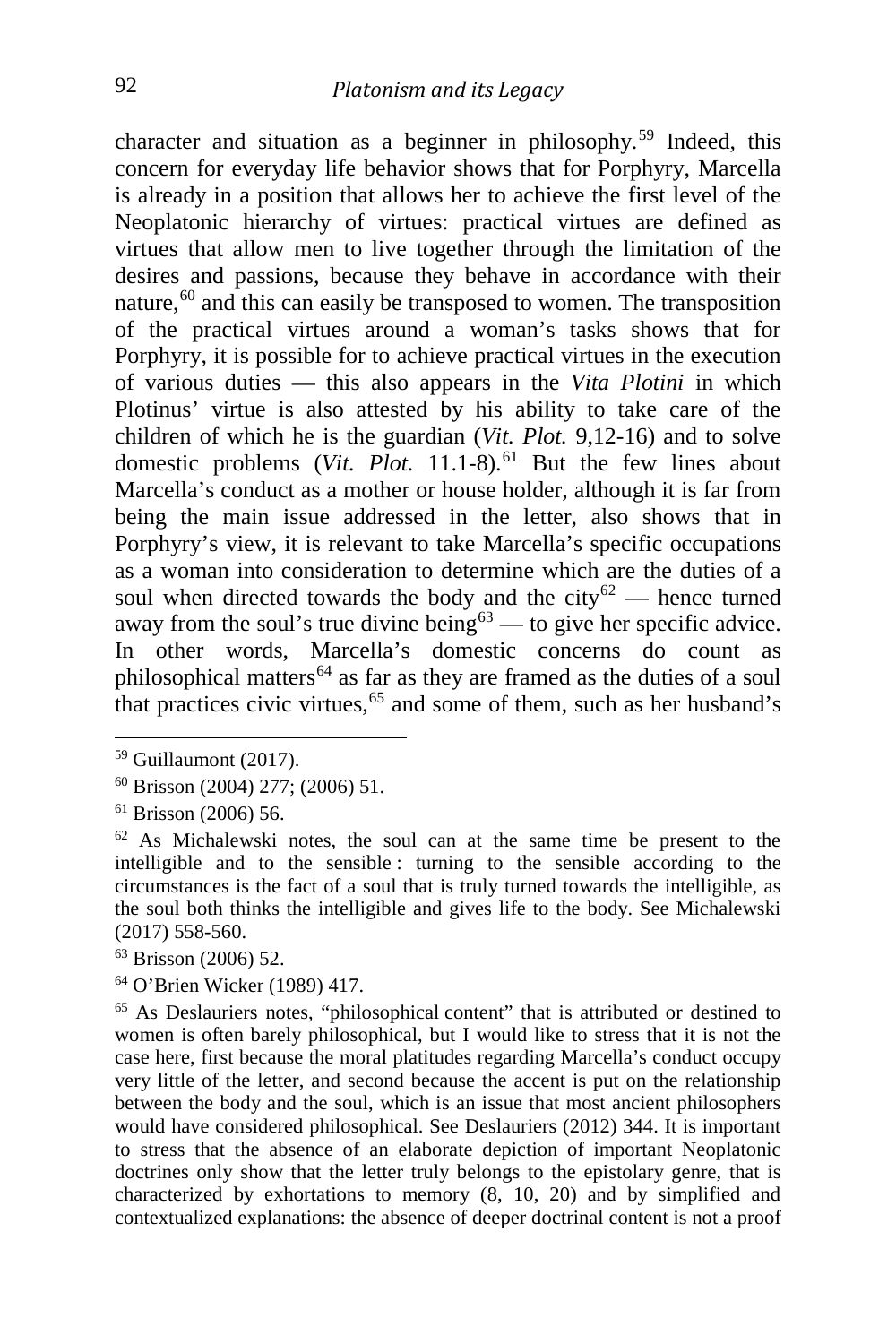absence, even play a role as metaphorical illustrations of the philosophical doctrines discussed in the letter.[66](#page-17-0) Also, in Neoplatonic thought, the civic virtues are inspired by the divine and in that respect they are the first level in a process of divinization: $67$  they are not an end in themselves but are subordinated to the greater good — contemplation of the intelligible.<sup>[68](#page-17-2)</sup>

 From that point, to reach the second level of virtues, Marcella should detach her soul from her body, which correspond to the purificatory virtues.[69](#page-17-3) In addition to the passages from *Ad Marc.* 32 and 34 that are quoted above, we find at the beginning of the letter another passage in which Marcella is exhorted to purificatory virtues:

Porphyry, *Ad Marc.* 10

Τῆς μὲν οὖν ἐμῆς σκιᾶς καὶ τοῦ φαινομένου εἰδώλου οὔτε παρόντων ὠνήσω τι οὔτ' ἀπόντων ἐπώδυνος ἡ ἀπουσία τῇ μελετώσῃ φεύγειν ἀπὸ τοῦ σώματος. ἐμοῦ δὲ καθαρῶς τύχοις ἂν μάλιστα καὶ παρόντος καὶ συνόντος νύκτωρ καὶ μεθ' ἡμέραν σὺν καθαρῷ τε καὶ τῷ καλλίστῳ τῆς συνουσίας καὶ μηδὲ χωρισθῆναι οἵου τε ὄντος, εἰ μελετῴης εἰς σεαυτὴν ἀναβαίνειν συλλέγουσα ἀπὸ τοῦ σώματος πάντα τὰ διασκεδασθέντα σου μέλη καὶ εἰς πλῆθος κατακερματισθέντα ἀπὸ τῆς τέως ἐν μεγέθει δυνάμεως ἰσχυούσης ἑνώσεως.

So then, you have not benefitted at all from the presence of my shadow and visible form nor from its absence. The absence is painful to you as you train yourself to flee from the body. But you could encounter me in complete purity as one both present and united to you night and day in a pure and most beautiful form of union and not as one likely to be separated from you, if you would train yourself to ascend into yourself, gathering from the body all the parts of your soul which have been scattered and

that "the letter to Marcella was not written for philosophers". See Whittaker (2010). About the formal characteristic of philosophical letters, see Cambron-Goulet (2014) and (2017); about the simplification of the Neoplatonic doctrines in the *Ad Marcellam* through the use of *sententiae*, *exempla* and material from traditional piety, see O'Brien Wicker, who also insists on "cryptic references to advanced Neoplatonic concepts": O'Brien Wicker (1987) 20-21.

<span id="page-17-0"></span><sup>66</sup> Whittaker (2001) 156-158; 163-164.

<span id="page-17-1"></span><sup>67</sup> O'Meara (1994) 156-157. See Plotinus, *Enneads* 19 (I, 2), 7, 20-28. 68 Michalewski (2017) 553.

<span id="page-17-2"></span>

<span id="page-17-3"></span><sup>69</sup> See Plotinus, *Enneads* 19 (I, 2), 3, 19-23. Michalewski (2017) 547.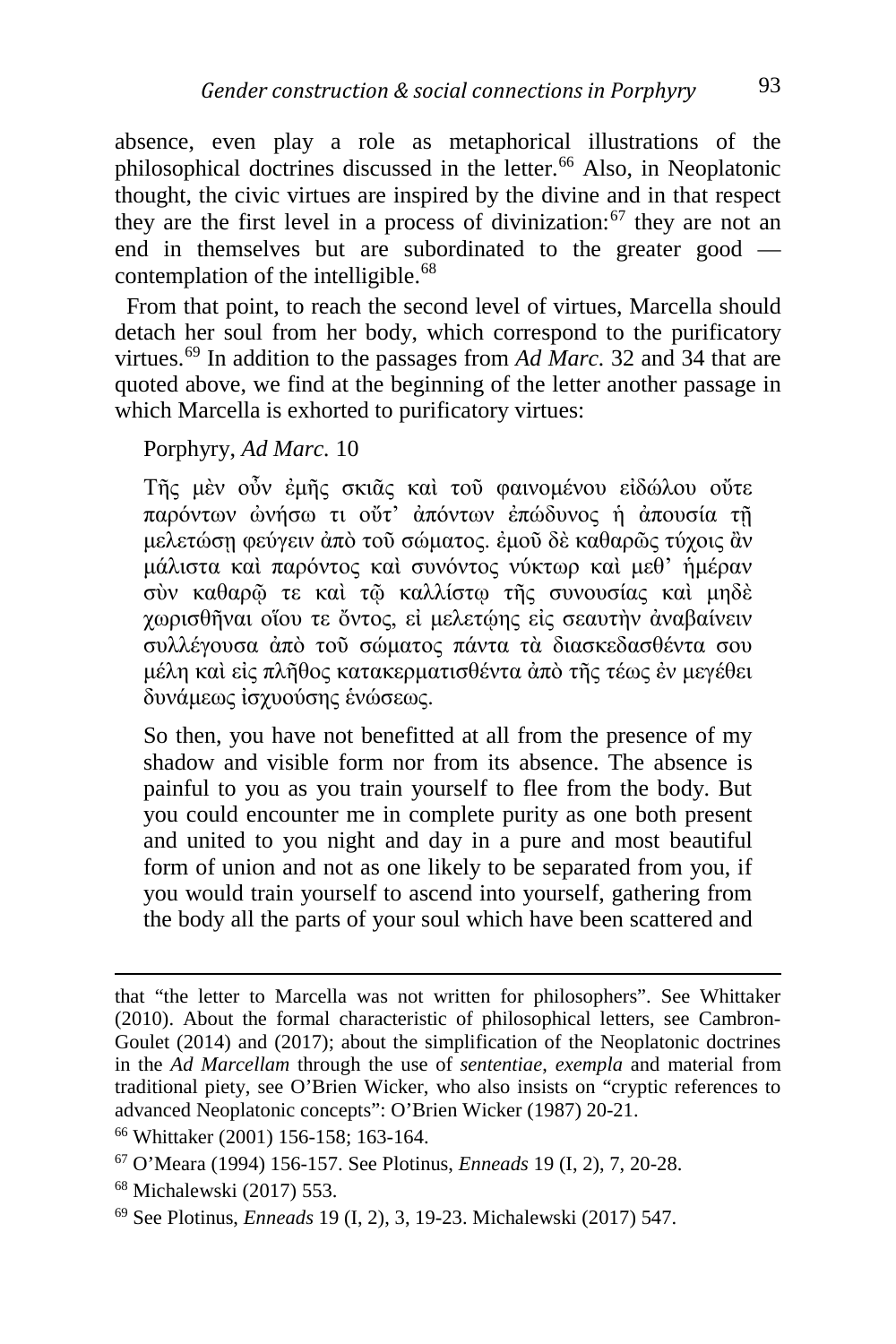cut into many pieces from their former unity which had strength due to its size. (trans. O'Brien Wicker)

 The purificatory virtues are the second step of Porphyry's four levels of virtue and they revolve around detachment from the body, although they imply that, as a prerequisite, one exerts the civic virtues and applies the precepts of philosophy in his actions.[70](#page-18-0) The soul, in Porphyry's view, is not in the body, although it has a relationship with the body that allows it to enliven the body; in other words, the soul is transcendent intellect that, as part of the intelligible, is immortal and separable from the living body, $71$  because it has an existence outside of the body, in other words the intellect remains intact if detached from the body.<sup>[72](#page-18-2)</sup> From that second level of virtue, as the soul is emancipated from the body, the refusal to consider the sex of a person to determine her ability to practice philosophy makes sense: a transcendent intellect does not have a sex like it is the case for living bodies. This distinction that we find between sex and gender in Porphyry's *Ad Marcellam* would then imply that the only level of virtue that is exerted according to one's sex is the first level, that of practical virtues. Any soul that gets beyond that point will be considered virile as it goes up towards divinity and effeminate as it goes down. As she goes up the hierarchy of virtues, the sex that is attached to her body of course ceases to have an impact on her practice of virtue and the moral questions that Porphyry discusses become more readily "philosophical".

#### C. Conclusions

 So as Marcella's gendered identity matters when it comes to the practice of civic virtues, that revolves around traditionally feminine concerns, it is not an issue anymore as she develops purificatory virtues that allow Marcella to detach herself from her body: the identity of sex is attached to the body, not to the soul. The emphasis put on the first two steps of the hierarchy of virtues in Porphyry's letter to Marcella is also an argument in favor of Whittaker's interpretation of the letter as a protreptic,  $73$  a genre that features an invitation to

<span id="page-18-0"></span> $70$  O'Brien Wicker (1987) 20. As we can see from Plotinus' treatise 19 (I, 2), 7, 20-28, the possessor of virtues will act according to the circumstances, which may mean according to civic virtues if that is required, even though this kind of life will be left behind as he goes up the hierarchy of virtues.

<span id="page-18-1"></span><sup>71</sup> Karamanolis (2007) 95.

<span id="page-18-2"></span><sup>72</sup> Sorabji (2007) 62.

<span id="page-18-3"></span><sup>73</sup> Whittaker (2010); Festugière (1998 [1944]) expresses similar views.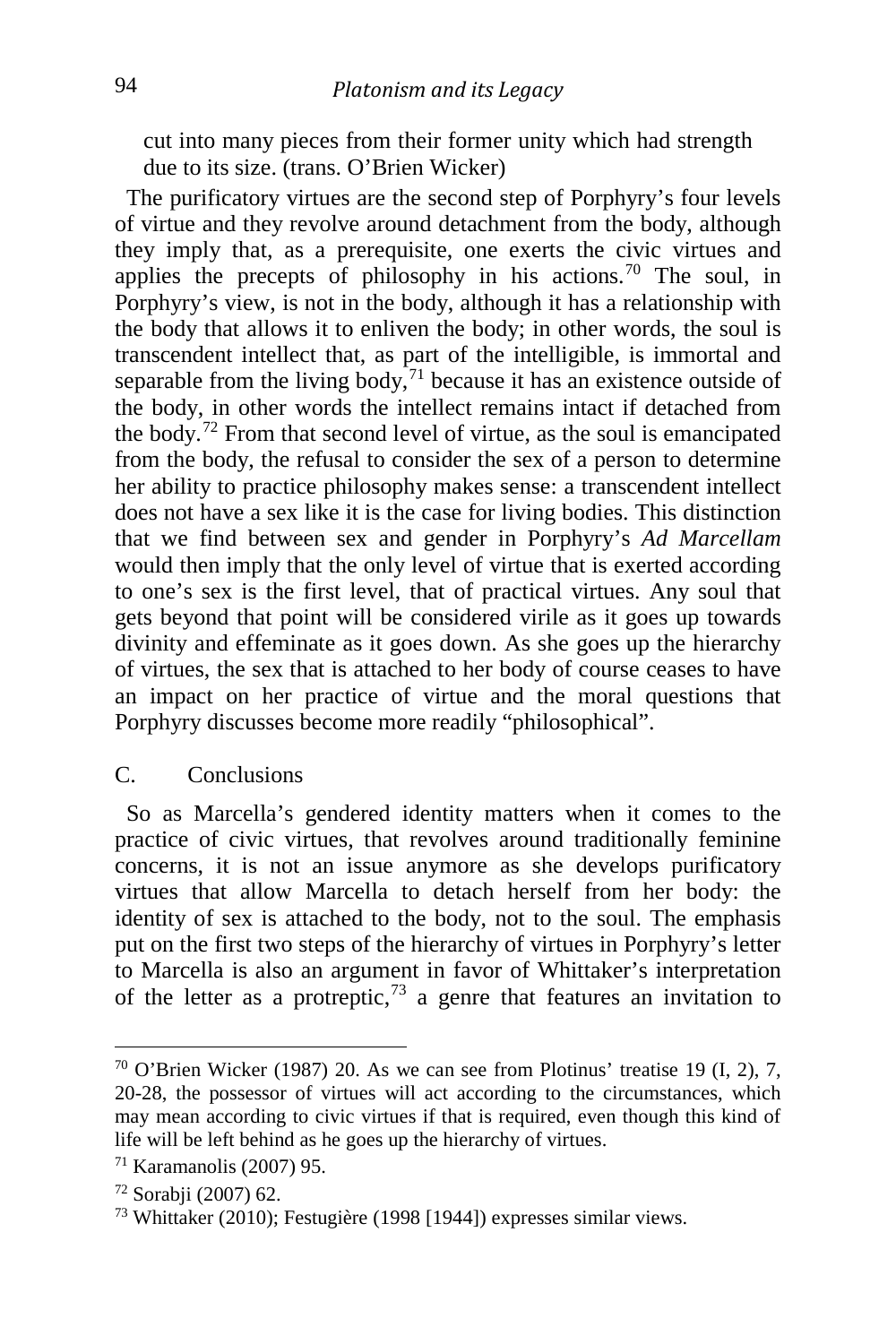adhere to a way of life<sup>[74](#page-19-0)</sup> and which, as such, has an interest for practical matters—whether or not the letter was be intended for publication to convert women to philosophy.<sup>[75](#page-19-1)</sup> Thus, becoming a philosopher does not change Marcella's duties (e.g. as mother) in her everyday life,<sup>[76](#page-19-2)</sup> but it means that her practice of virtue has to go beyond them. For sure, to start making her way towards philosophy, Marcella needs to be put in the right conditions, which are linked to her social status and her social connections. But from that point, Porphyry's argumentation in the letter shows that he is confident that she is able to engage in legitimate philosophical activity and to show penetration of philosophical issues as well as commitment to lead an ascetic life. In other words, Porphyry shares his knowledge of the divine with his wife<sup>[77](#page-19-3)</sup> and this effort to educate her, to get the best out of her and to help her practice philosophy is also a way for him to practice wisdom.[78](#page-19-4) Marcella's case shows that women were welcome among Neoplatonic philosophers, and that while their sex meant that they had to exercise practical virtues that were traditionally feminine, as far as they did develop those practical virtues and complied with the same asceticism as any other philosopher, being women did not refrain them from reaching the higher realms of virtue.

<span id="page-19-0"></span><sup>74</sup> See Van der Meeren (2002) 597; 604: the practical dimension of the personal ethics that is recommended to Marcella points in that direction. It must however be noted that formally, the *Ad Marcellam* does not feature one of the main characteristics of the protreptic genre, which is the refutation of the adversaries: see Van der Meeren (2002) 600-601. Also, Van der Meeren points out that protreptics were the very first steps of the philosophical teaching and hence that protreptic works often address the conditions of a good life in very general terms, which is not exactly the case here since 1) Marcella is exhorted to remember the philosophical training that Porphyry has already given to her (*Ad Marcellam* 4), although the letter does not address the highest (and hardest) doctrines, and 2) although it does not make for most part of the letter Porphyry includes practical recommendations that are very specific (e.g. *Ad Marcella* 35 about hiring and supervising servants). Thus, it may be more adequate to think of the letter to Marcella in terms of a spiritual direction, as Guillaumont (2017) suggests.

<span id="page-19-1"></span><sup>75</sup> Whittaker (2010) suggests that the letter was destined to women who were attracted to Christianity.

<span id="page-19-2"></span><sup>76</sup> Wilson (1997) 110.

<span id="page-19-3"></span> $77$  In a similar way, we know of women who were initiated to mysteries by their husbands, who shared their religious knowledge with their wives; see Festugière (1963).

<span id="page-19-4"></span><sup>78</sup> Michalewski (2017) 560-561.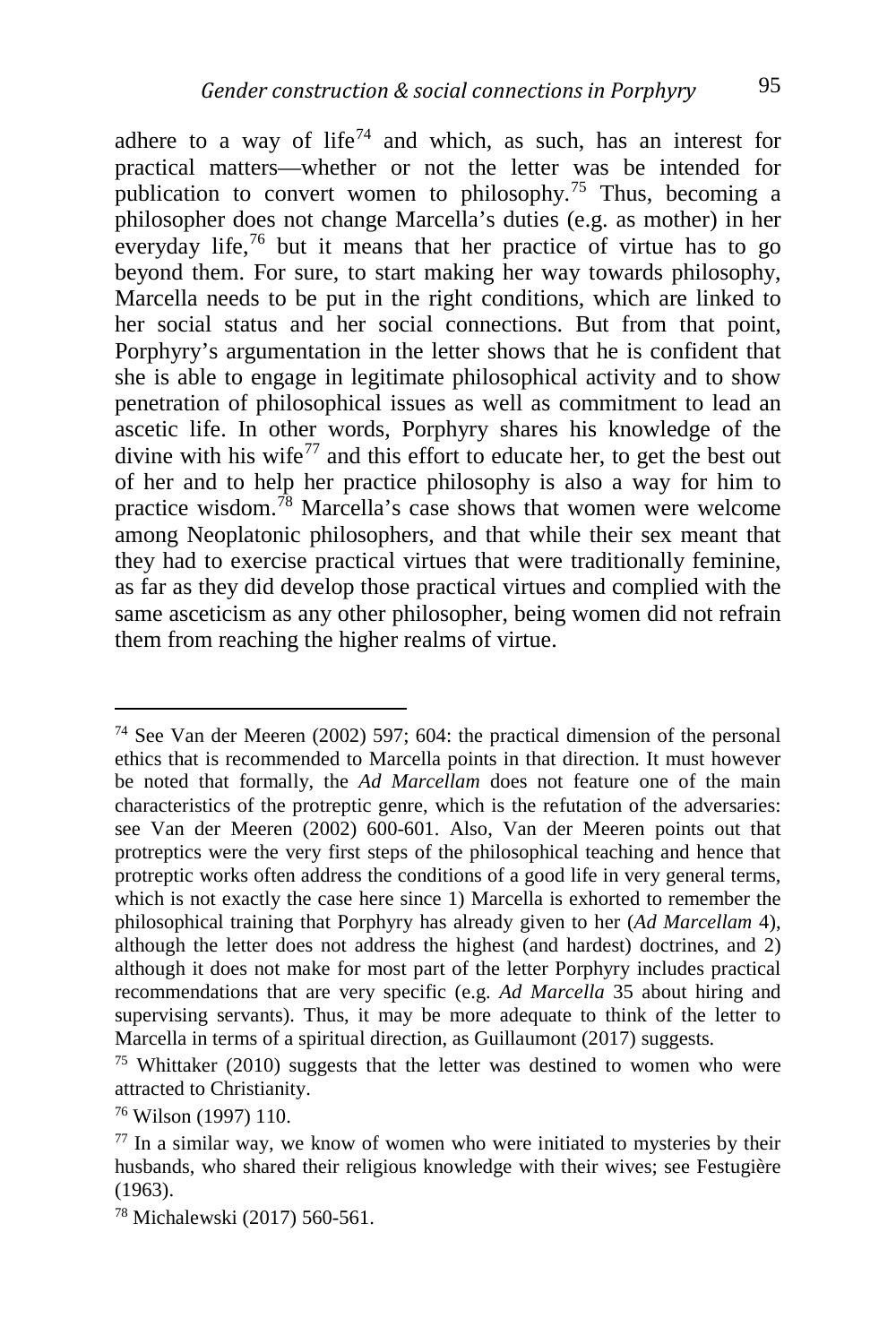# Bibliography

#### Editions and translations

Brisson, L. *et al*. 1992. *Porphyre*, La vie de Plotin, *études d'introduction, texte grec et traduction française, commentaire, notes complémentaires, bibliographie*. Paris: Vrin.

Brisson, L. (ed.) 2005. *Porphyre*. Sentences. Paris: Vrin.

O'Brien Wicker, K. 1987. *Porphyry the Philosopher: to Marcella*. Atlanta: Scholars Press.

Secondary Sources

- Badel, C. 2013. "Le rôle de la contrainte dans les stratégies familiales (IVe-VIe siècles)", *Revue des études tardo-antiques* 3, sup. 1, 31-44.
- Bagnall, R., and Cribiore, R. 2006. *Women's Letters from Ancient Egypt, 300 BC—AD 800*. Ann Arbor: The University of Michigan Press.
- Bodéüs, R. 2001. "Plotin a-t-il empêché Porphyre de mourir de mélancolie?", *Hermes* 129, 567-571.
- Bodin, A. 2013. "Certains membres des familles de clercs ont-ils été contraints d'emprunter la voie de l'ascétisme en Afrique et en Italie ? (IVe-VIe siècles)", *Revue des études tardo-antiques* 3, sup. 1, 45-81.
- Blundell, S. 1995. *Women in Ancient Greece*. Cambridge.
- Brisson, L. *et al*. 1982. *Porphyre*, La vie de Plotin, *travaux préliminaires et index grec complet*. Paris: Vrin.
- Brisson, L. 2004. "La doctrine des degrés de vertus chez les néoplatoniciens. Une analyse de la *Sentence 32* de Porphyre, de ses antécédents et de ses conséquences", *Études Platoniciennes* 1, 271-286.
- -------- 2006. "Le maître, exemple des vertus dans la tradition platonicienne: Plotin et Proclus", in T. Ricklin (ed.), Exempla docent*. Les exemples des philosophes de l'Antiquité à la Renaissance*, 49-60. Paris: Vrin.
- Cambron-Goulet, M. 2017. "Les lettres d'Épicure, entre exhortation et didactique", in E. Gavoille and F. Guillaumont (eds.), *Conseiller, diriger par lettre*, 203-220*.* Tours: Presses Universitaires François-Rabelais.
- -------- 2014. "Orality in Philosophical Epistles", in R. Scodel (ed.), *Between Orality and Literacy: Communication and Adaptation. Orality and Literacy in the Ancient World, vol. 10*, 148-174. Leiden: Brill.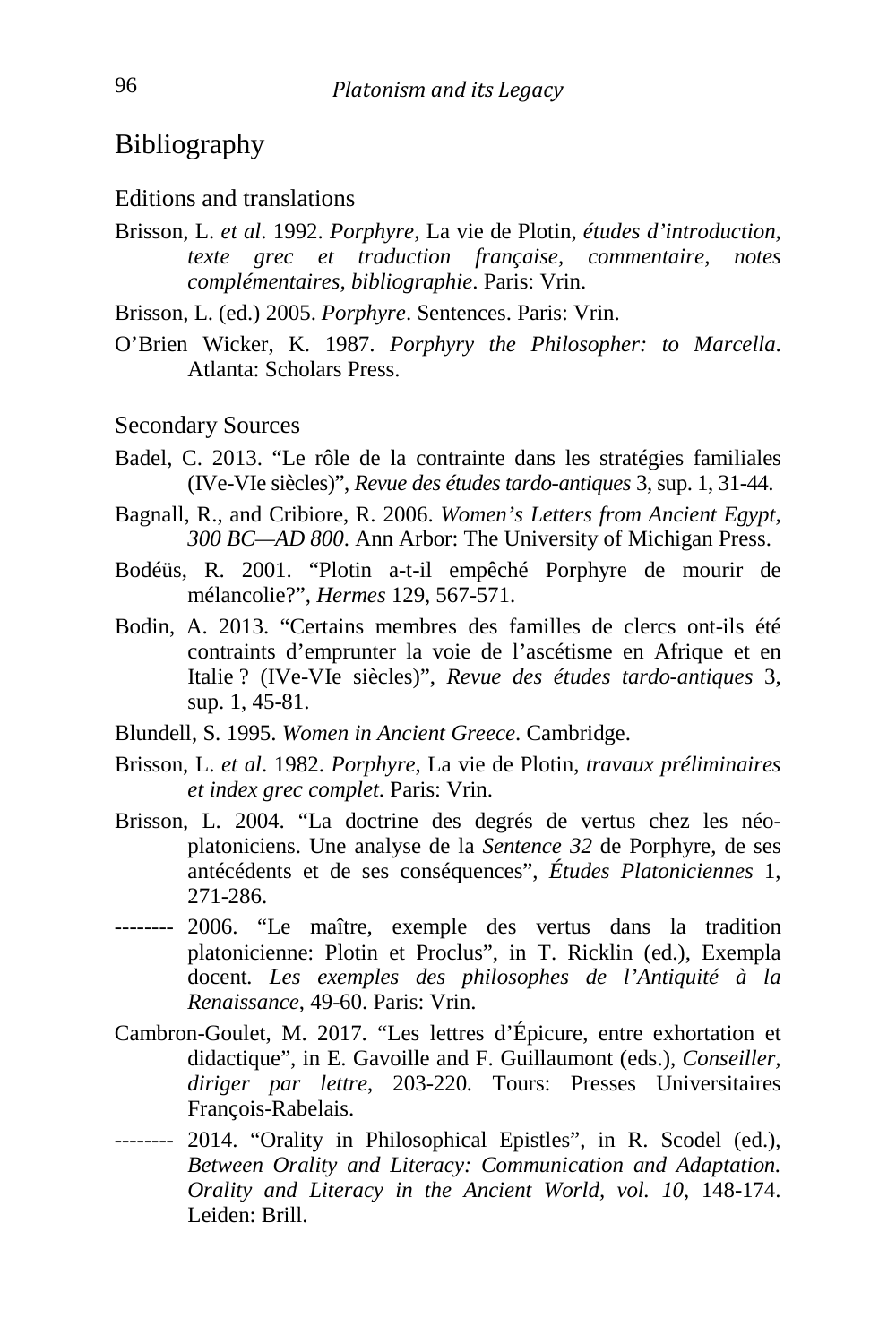- Cribiore, R. 1996. *Writing, Teachers, and Students in Graeco-Roman Egypt*. Atlanta: Scholars Press.
- -------- 2001. *Gymnastics of the mind: Greek education in Hellenistic and Roman Egypt*. Princeton: Princeton University Press.
- -------- 2009. *The School of Libanius in Late Antique Antioch*. Princeton: Princeton University Press.
- Deslauriers, M. 2012. "Women, Education, and Philosophy", in S. L. James and S. Dillon, *A Companion to Women in the Ancient World*, 343-353. Oxford: Wiley-Blackwell.
- Festugière, A. J. 1998 [1944]. *Trois dévots païens*. Paris: Arfuyen.
- -------- 1963. "Initiée par l'époux", *Monuments et mémoires de la Fondation Eugène Piot*, 53, 135-146.
- Finamore J. 2005. "Biography as Self-Promotion: Porphyry's 'Vita Plotini'", *Dionysus* 23, 49-61.
- Freisenbruch, A. 2007. "Back to Fronto: Doctor and Patient in his Correspondence with an Emperor", in R. Morello and A. D. Morrison, *Ancient Letters. Classical and Late Antique Epistolography*, 235-255. Oxford: Oxford University Press.
- Gibson, R., and Morello, R. 2012. *Reading the Letters of Pliny the Younger: An introduction.* Cambridge: Cambridge University Press.
- Guillaumont, F. 2004. "*Charta* et *codicilli*: aspects matériels de la correspondance dans les *Lettres* de Cicéron", in L. Nadjo and E. Gavoille (eds.), *Epistulae antiquae III. Actes du III<sup>e</sup> Colloque international « L'épistolaire antique et ses prolongements européens »*, 127-137. Louvain/Paris/Dudley MA: Peeters.
- -------- 2017. "Conseils et direction spirituelle dans la lettre de Porphyre à Marcella", in E. Gavoille and F. Guillaumont (eds.), *Conseiller, diriger par lettre*, 301-315*.* Tours: Presses Universitaires François-Rabelais.
- Goulet-Cazé, M.-O. 1982. "L'arrière-plan scolaire de la *Vie de Plotin*", in L. Brisson *et al*., *Porphyre.* La Vie de Plotin*, travaux préliminaires et index grec complet*, 231-327. Paris: Vrin.
- Hadot, P. 1995. *Qu'est-ce que la philosophie antique?* Paris: Gallimard.
- Helleman, W. E. 1995. "Penelope as Lady Philosophy", *Phoenix* 49(4): 283-302.
- Hodkinson, O. 2007. "'Novels in the Greek Letter': Inversions of the Written-Oral Hierarchy in the Briefroman 'Themistocles'." In V. Rimmel (ed.), *Seeing Tongues, Hearing Scripts: Orality and Representation in the Ancient Novel*, 257-278. Groningen: Barkhuis and Groningen University Library.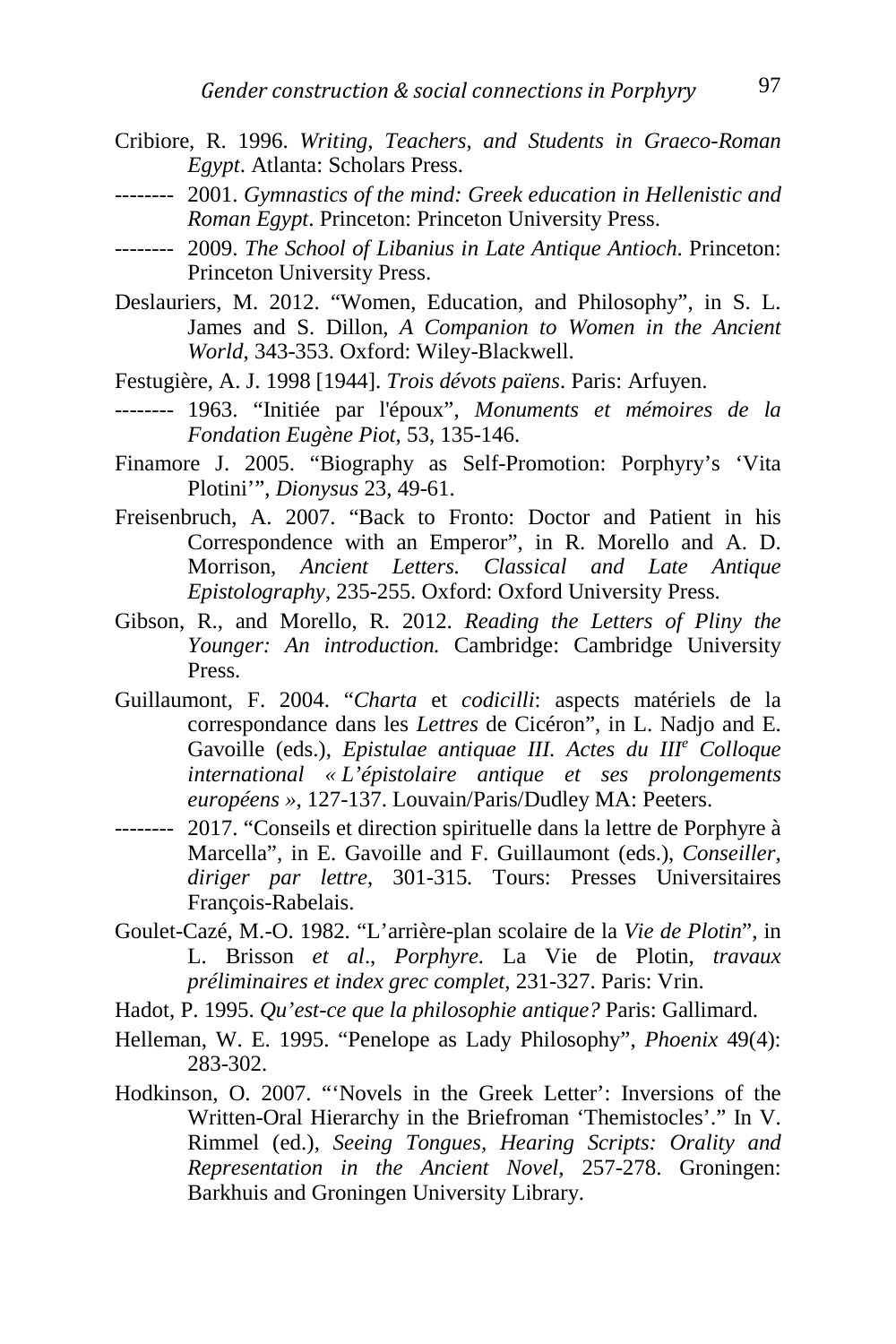- Jufresa, M. 1995. "Savoir féminin et sectes pythagoriciennes", *Clio. Histoire' femmes et sociétés* 2, 17-40.
- Kanyororo, J. 2003. "Les richesses intérieures de l'âme selon Plotin", *Laval théologique et philosophique*, *59*(2), 235-256.
- Karamanolis, G. 2007. "Porphyry's notion of empsychia", in G. Karamanolis and A. Sheppard (eds.), *Studies on Porphyry*, *Bulletin of the Institute of Classical Studies Supplement* 98. London: Institute of Classical Studies, 91-109.
- Lambropoulou, V. 1995. "Some Pythagorean Female Virtues", in R. Hawley and B. Levick (eds.), *Women in Antiquity: New Assessments*, 122-134*.* London: Routledge.
- Michalewski, A. 2017. "Vivre en philosophe. Signification de la *philosophia* dans la *Vie de Plotin*", in P. Vesperini (ed.), *Philosophari. Usages romains des savoirs grecs sous la République et sous l'Empire.* Paris: Classiques Garnier, 535-562.
- Poignault, R. 2008. "La lettre dans la lettre. Aspects concrets de la correspondance de Fronton", in P. Laurence and F. Guillaumont (eds.) *Epistulae Antiquae V*, *Actes du Ve colloque international « L'épistolaire antique et ses prolongements européens »*, 197- 211. Louvain/Paris: Peeters.
- O'Brien Wicker, K. 1989. "Porphyry's *Ad Marcellam*: Marriage and the practice of philosophy", in R. F. Sutton Jr. (ed.), *Daidalikon*, 415- 424. Wauconda: Bolchazy Carducci Publishers.
- O'Meara, D. J. 1994. "Political Life and Divinization in Neoplatonic Philosophy", *Hermathena* 157, 155-64.
- Sebillotte Cuchet, V., and Ernoult N. (eds.) 2007. *Problèmes Du Genre En Grèce Ancienne*. Paris: Publications de la Sorbonne.
- Sissa, G. 1984. "Une virginité sans hymen : le corps féminin en Grèce ancienne", *Annales. Économies, Sociétés, Civilisations* 39(6), 1119-1139.
- Sorabji, R. 2007. "Porphyry on Self-Awareness, True Self, and Individual", in G. Karamanolis and A. Sheppard (eds.), *Studies on Porphyry*, *Bulletin of the Institute of Classical Studies Supplement* 98. London: Institute of Classical Studies, 61-69.
- Van der Meeren, S. 2002. "Le protreptique en philosophie: essai de définition d'un genre", *Revue des études grecques* 115, 591-621.
- Van Hoof, L. and Van Nuffelen, P. 2015. "The social role and place of literature", in L. Van Hoof and P. Van Nuffelen (dir.), *Literature and Society in the Fourth Century AD*, 1-15. Leiden: Brill.